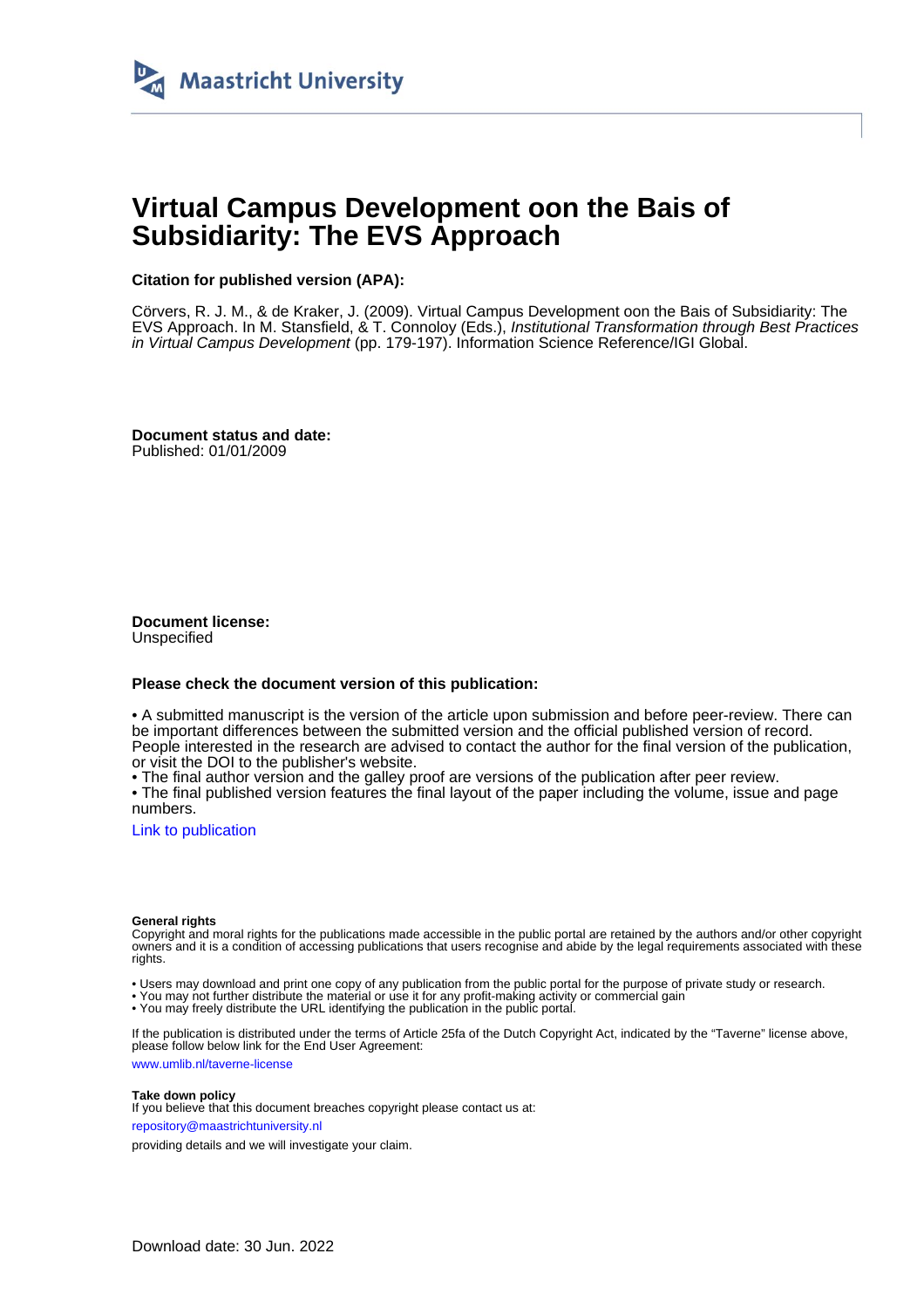# Chapter XII Virtual Campus Development on the Basis of Subsidiarity: The EVS Approach

**Ron Cörvers**

*Open University of the Netherlands, The Netherlands*

**Joop de Kraker** *Open University of the Netherlands, The Netherlands*

#### **Abstract**

*The main objective of this chapter is to highlight the importance of subsidiarity in the development of a virtual campus. Subsidiarity is the principle that matters ought to be handled by the lowest competent authority. In our view, subsidiarity is crucial to sustainable approaches in virtual mobility. We support this view by two case descriptions: the development and implementation of a very successful virtual course - European Virtual Seminar on Sustainable Development (EVS) and the project to expand from this single course to a virtual campus - Virtual Campus for a Sustainable Europe (VCSE). We conclude that the factors determining the viability and uptake of international online learning initiatives, such as virtual campuses, are a bottom-up approach enabled by the availability of inexpensive ICT, an educationally driven need for virtual mobility, and interdependence within the international partnership.*

#### **Introduction**

Physical mobility of students and teachers, who may spend a period of time abroad to study or teach at another university, has become a familiar phenomenon in many European countries over the past decades. For over 20 years, the European Commission has been stimulating physical mobility in its member states through the Erasmus programme. The objectives of this international exchange programme range from promoting a sense of European citizenship and the competence to cope with cultural diversity, to improving access to high quality education throughout Europe and improving the quality of higher education through international collabora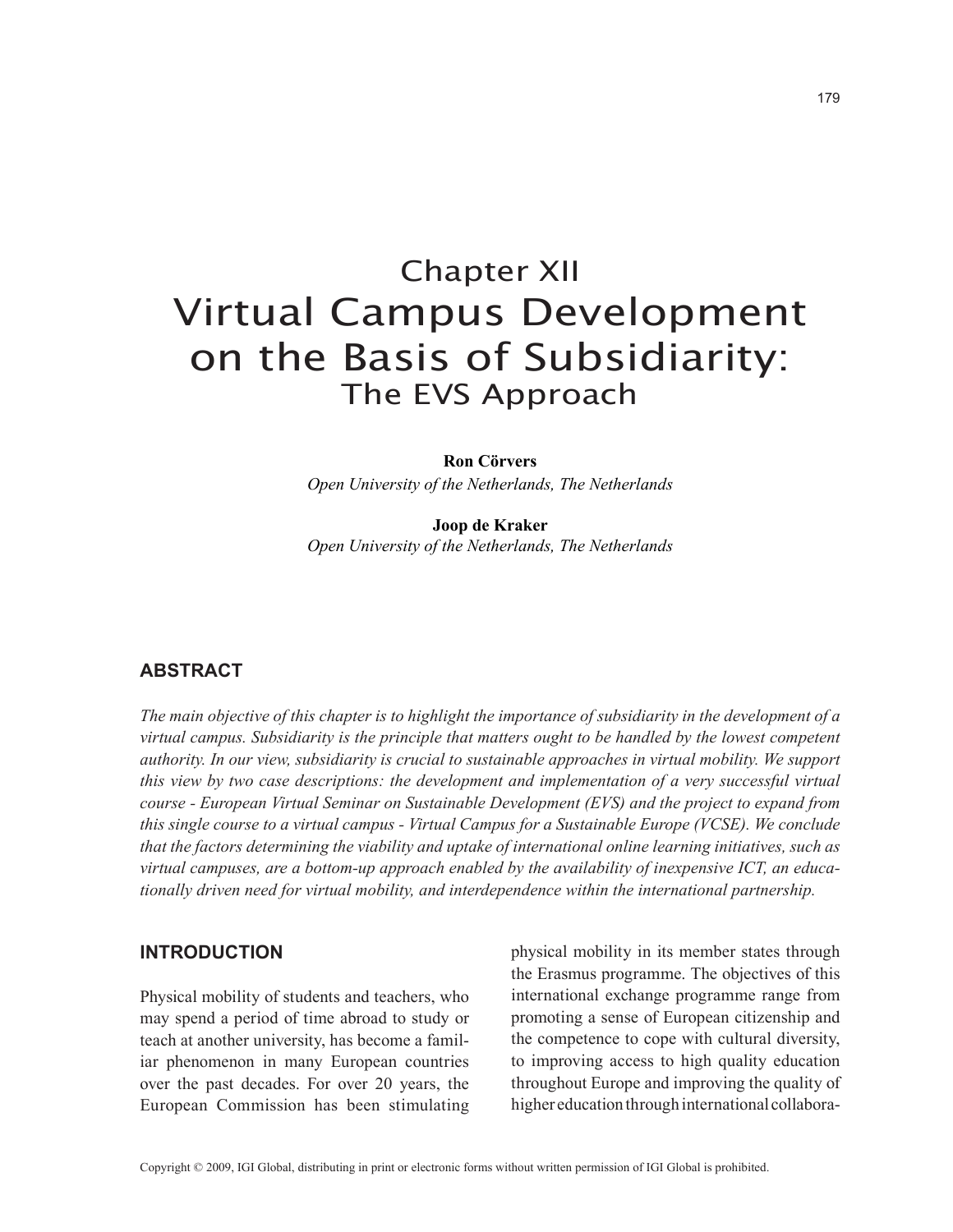tion and competition. The Erasmus programme can be considered a success, given that more than 1.5 million students have participated since 1987 (European Commission, 2006a). In fact, however, in each academic year, less than 1% of the total European student population take courses at a university in another member state (Bijnens et al., 2006). The European Commission is currently aiming for a major increase in student mobility by 2012 (European Commission, 2008), but it appears that these targets will not be achieved by physical mobility alone. Even if the campaign is successful, the large majority of students will not be internationally mobile, due to a variety of social, organisational, administrative, financial and physical barriers. It is for these students that an alternative has been suggested in the form of virtual mobility, i.e., 'using information and communication technologies (ICT) to obtain the same benefits as one would have with physical mobility, but without the need to travel.' (eLearningEuropa. info, cited in: Bijnens et al., 2006). A recent best practice manual and review of European virtual mobility projects distinguishes four main types of virtual student mobility: virtual courses, virtual study programmes, virtual student placements and virtual support activities to physical mobility (Bijnens et al., 2006). A virtual campus, the topic of this chapter, is a web-based platform to deliver either a collection of virtual (e-learning) courses or an entire virtual study programme. In addition to teaching and learning functions, a virtual campus usually includes administrative support services, such as web-based enrolment, and sometimes also social functions, such as a web-based 'cafeteria' (chat rooms). In the context of virtual mobility in the European Union, a virtual campus is based on international cooperation between higher education institutions, involving formal or informal agreements on quality assurance, entrance requirements, transfer of credits etc. (cf. European Commission, 2007).

The main objective of this chapter is to highlight the importance of subsidiarity in the development of a virtual campus. Subsidiarity is the principle that matters ought to be handled by the lowest competent authority (Wikipedia). This concept is a fundamental principle of European Union law. The basic idea of subsidiarity is that a central authority should have a subsidiary function, performing only those tasks that cannot be performed effectively at a more immediate or local level. The principle is applicable in fields of government and business management, but also in education. In our view, subsidiarity is crucial in sustainable (i.e., viable) approaches to virtual mobility. This view is supported in this chapter by two cases, the development and implementation of a very successful virtual course and the project to expand from this single course to a virtual campus. Before discussing these two cases, we first briefly explain the motivation at our institution to integrate virtual mobility elements into the curriculum. The chapter concludes with our view on the factors determining the viability and uptake of international online learning initiatives, such as virtual campuses.

### **Virtual Mobility and Learning for Sustainable Development**

Recent reviews of virtual mobility initiatives list many actual or potential advantages and benefits at student and teacher as well as institutional level (Bijnens et al., 2006; Brey, 2007). These range from better Europe-wide access to courses for students, to an enriched, internationalised work environment for teachers, and a cost-effective expansion of the number of courses being offered for universities. In our context, which is that of the Bachelors and Masters Degree programme in Environmental Sciences at the Open University of the Netherlands (OUNL), educational objectives set by the teaching staff were of prime importance in the decision to integrate international virtual courses into the curriculum. One of the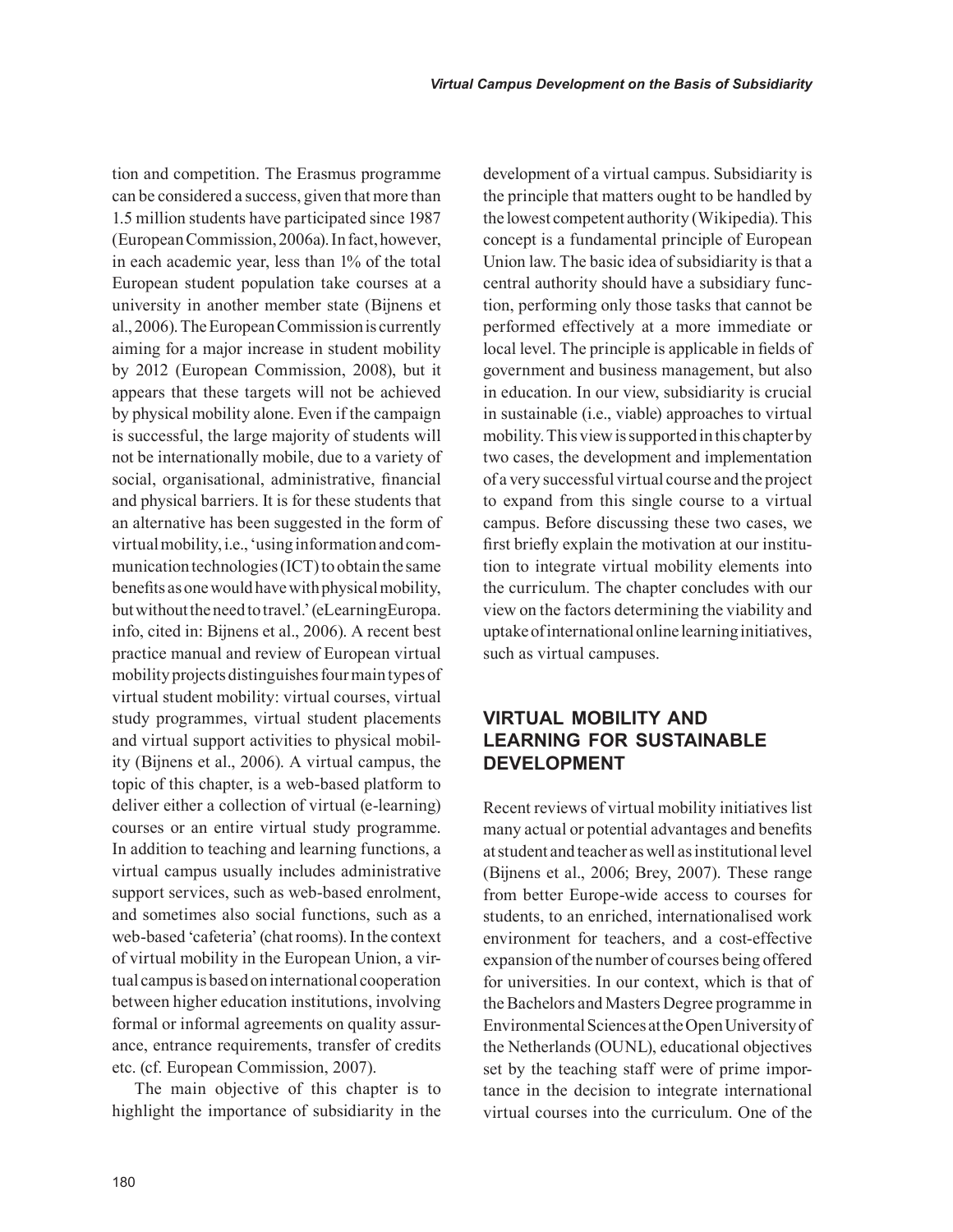major objectives of these Bachelors and Masters programmes in Environmental Sciences is the development of competencies that enable the graduates to contribute significantly to sustainable development (so-called 'learning for sustainable development', UNESCO, 1997). A prominent feature of the concept of sustainable development is the many different ways in which it is interpreted. This diversity of perspectives seems inevitable, given the global scale and complexity of sustainability problems and the many uncertainties that surround them. In an increasingly globalised, open and pluralistic society, a key competence for scientists supporting sustainable development processes is therefore the ability to think, communicate and work across the boundaries that divide the various perspectives (De Kraker & Cörvers, 2006). Major examples of boundaries to be crossed in this respect are those between disciplines, ideologies and nations or cultures. We refer to the ability to cross such boundaries as 'transboundary competence' (De Kraker et al., 2007a).

To determine how transboundary competence can best be developed in the context of higher education, we applied the insights of competence-based learning experts into the elements that constitute powerful learning environments. Powerful competence-based learning environments are those that combine actual practice ('learning by doing'), and explicit reflection on what and how to learn from this practice ('learning by reflection') (Könings et al., 2005). Based on these principles, the ideal learning environment for sustainable development, fostering transboundary competencies, would provide students with actual experience in interdisciplinary, international or intercultural project work in teams (De Kraker et al., 2007a). In a traditional university setting, such a learning environment with cross-boundary contexts and group work as major ingredients is difficult to achieve. It would require a high level of international student mobility to bring students from different disciplinary, national and cultural

backgrounds frequently together at the same time and in the same place. Virtual mobility, using computer-supported collaborative learning (CSCL) environments, provides an innovative and almost ideal solution to this problem, as these learning environments allow communication and collaboration, independent of time and place, between internationally dispersed student teams at low cost (Cörvers et al., 2007, De Kraker et al., 2007b, Ivens et al., 2007). An added advantage of virtual learning environments is that they provide better opportunities for structured group discussions as well as reflection processes, both individually and collectively (Barth, 2007).

Thus, although it might seem somewhat counter-intuitive, virtual learning environments appear to be well-suited to develop the transboundary competence required to effectively contribute to sustainable development. In addition to 'learning for sustainable development', international virtual learning environments are also major instruments in preparing students for the rapidly internationalising labour market and for new ways of working, such as Internet-based collaboration in geographically dispersed teams. These educational considerations were the major reasons to develop the European Virtual Seminar on Sustainable Development (EVS), which is discussed in the next section. In turn, the success of the EVS course and the ambition to expand the number and diversity of similar courses in the curriculum formed the basis of our institution's support for the subsequent development of the Virtual Campus for a Sustainable Europe (VCSE).

#### **The European Virtual Seminar on Sustainable Development (EVS)**

The idea for a European Virtual Seminar on Sustainable Development (EVS) originated in 2000 at the Open University of the Netherlands (OUNL). At that time, the OUNL was a partner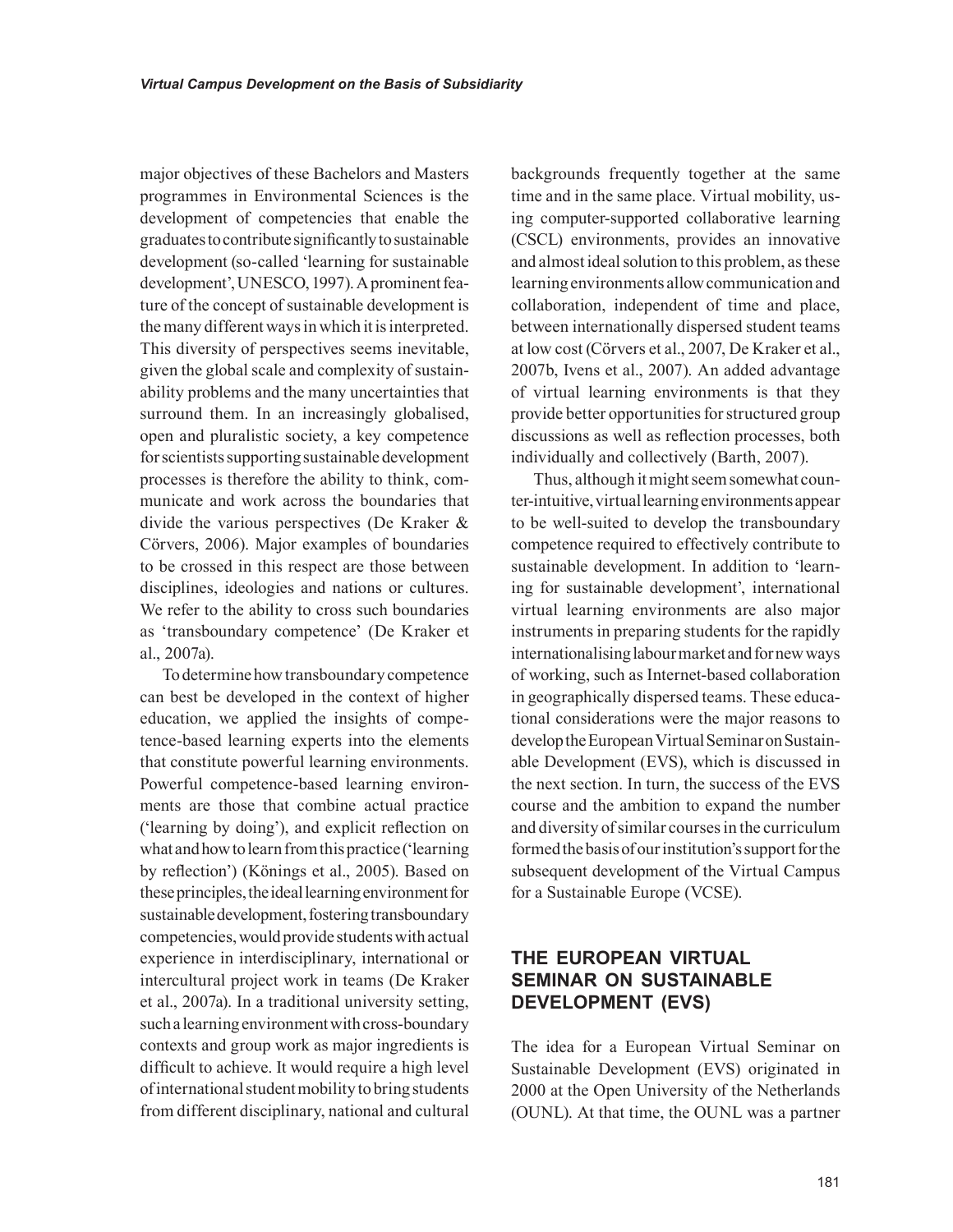in a worldwide alliance of universities offering the Global Seminar on Environment and Sustainable Systems (see Global Seminar website). In the Global Seminar, students from different parts of the world engage in 'live' discussions about sustainable development issues during frequent video conferences (Cörvers et al., 2007). The encouraging experiences gained during the Global Seminar were used to develop a European version, but it was decided to use computer conferencing rather than video conferencing – a much cheaper approach – to be able to operate without substantial external funding. Enthusiastic teaching staff at several institutions of higher education in different European countries joined the initiative, and as early as 2001, an EVS pilot seminar was offered to students from the participating institutions. Since then, the EVS has been organised each year and the partnership has gradually expanded, especially in its early years (see Table 1).

At present (2008), the EVS network consists of 10 universities in 8 European countries. It is expected, however, that the network will expand again in the near future because of the integration of EVS into the Virtual Campus for a Sustainable Europe (VCSE), which is discussed in the next section. The present section focuses on the educational format underlying the EVS (computer-supported collaborative learning in geographically dispersed student teams) and its organisational model (a bottom-up network approach with distributed responsibilities, operating without external funding). Whereas these basic features have remained unchanged, EVS is not a static design but rather a dynamic process of recurrent cycles of evaluation and improvement, driven by the users (staff and students) as well as educational researchers. Since the 2001 pilot seminar, the EVS has been widely acknowledged at institutional (OUNL, 2003), national (Cörvers, 2003; Jager, 2005; Schoonenboom et al., 2004; Werkgroep SALDO, 2004) and international level (Bijnens et al., 2006; Brey, 2007; Brouwer et al., 2006) as a successful model and 'best practice' in inter-institutional e-learning. Recent external quality assessments of educational programmes in environmental sciences in the Netherlands and Belgium explicitly commended the EVS as an excellent example of internationalisation (QANU, 2007; VLIR, 2007). A detailed description and discussion of the EVS can be found in Cörvers et al., (2007; EVS website: http://www.ou.nl/evs). A summary of its educational<sup>1</sup> and organisational aspects is presented in the sections below.

#### **Educational Format**

The term 'seminar' traditionally refers to a study group working under the guidance of a teacher. An advantage of a 'virtual' seminar, using modern ICT and the Internet, is that it enables communication, independent of time and place, between the students and their teacher, and – even more importantly – between the students themselves.

| Year | No. of<br>institutions | No. of<br>countries | No. of<br>student<br>groups | No. of case<br>studies | No. of students<br>enrolled | No. of<br>students<br>passing |
|------|------------------------|---------------------|-----------------------------|------------------------|-----------------------------|-------------------------------|
| 2001 | 9                      | $\overline{4}$      | 6                           | ٦                      | 59                          | 43                            |
| 2002 | 11                     |                     | 6                           | 4                      | 45                          | 30                            |
| 2003 | 15                     | 9                   | 11                          |                        | 61                          | 37                            |
| 2004 | 18                     | 11                  | 13                          |                        | 78                          | 41                            |
| 2005 | 12                     | 9                   | 10                          |                        | 68                          | 41                            |
| 2006 | 9                      | 8                   | 8                           | 6                      | 36                          | 20                            |

*Table 1. Institutions and students participating in EVS*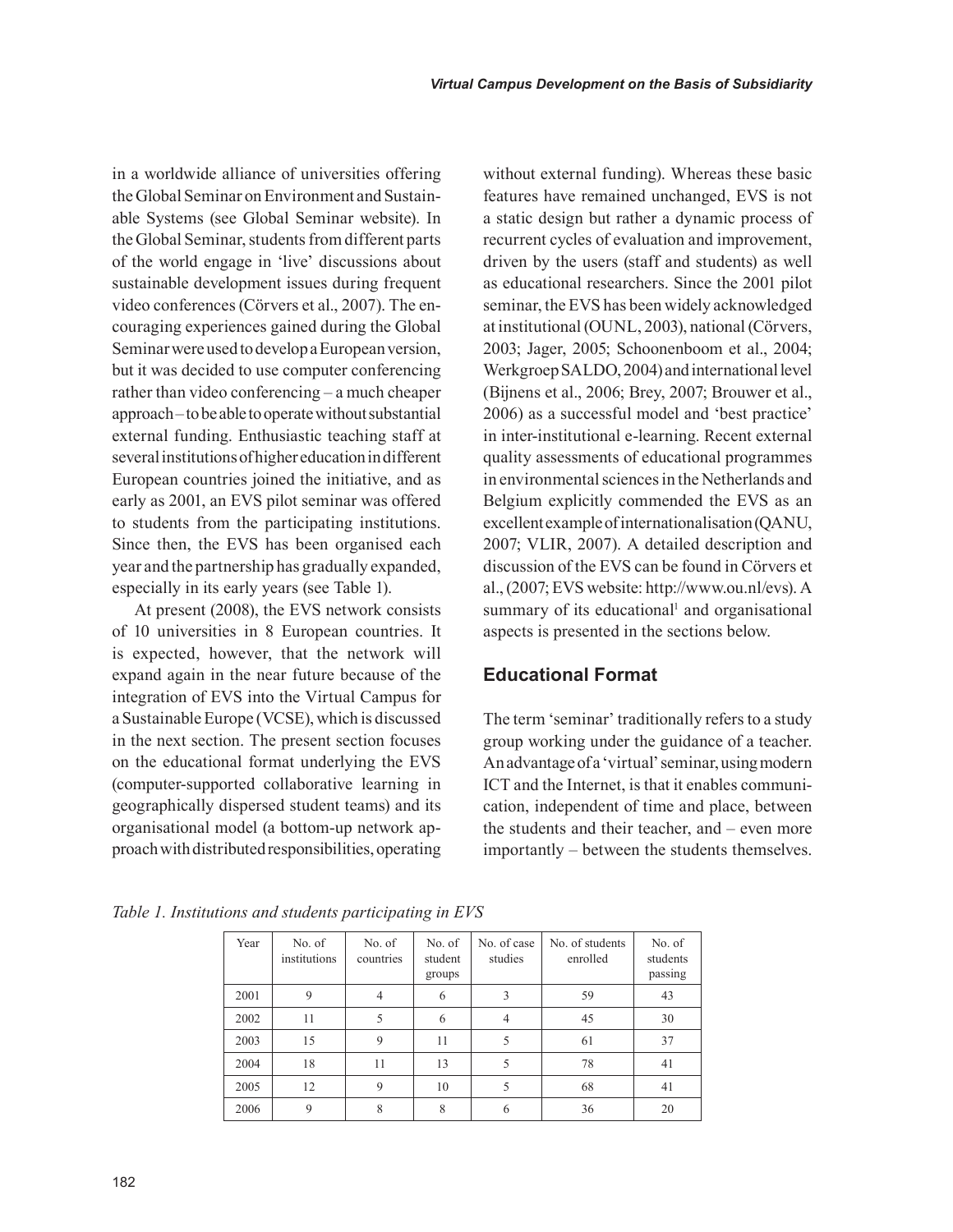In the EVS, students with different national and disciplinary backgrounds work together on case studies in sustainable development. The heterogeneous student groups in EVS represent an excellent learning environment to develop the transboundary abilities discussed above, as the students experience differences of perspective in a very direct way, and have to develop a joint solution to the problem presented in the case study. The ultimate goal of the EVS is to create a dialogue – in which students question each other to understand the ideas underlying their statements – between a learning community of geographically dispersed students. The educational format for EVS should therefore support collaborative learning, which is an educational approach in which students work in small groups to achieve a common goal. This a new type of learning practice for most students and teachers, however, and differs considerably from face-to-face meetings, where all participants are present in the same place at the same time (Kreijns, 2004).

The educational format for EVS consists of the following components (Figure 1):

- A *learning community* of geographically dispersed student teams, their tutors and subject matter experts;
- *Learning content* that consists of topical scientific or societal problems triggering collaboration between students;
- A *learning process* that supports collaboration between students of different nationalities and from different cultural and disciplinary backgrounds;
- *Learning technology,* based on modern ICT and the Internet, facilitating collaboration, communication and interaction between students.

#### **Learning Community**

The target group of EVS is broadly defined, consisting of students from different nationalities





and disciplines who are interested in sustainable development, willing to perform group work, able to read and write in English, able to spend the required amount of time on the seminar, having access to a computer with an Internet connection, and having some prior experience with e-learning. The student groups are responsible for their own learning process in EVS. They are responsible for keeping the process going and delivering high-quality products by the deadlines set. Our experience is, however, that the student groups also need coaching from a tutor, as well as indepth knowledge input from an expert, which is what they normally receive from their teachers. For this reason, staff play a vital role in EVS. Each student group is coached and monitored by a tutor, whose task it is to solve any problems in the student group as quickly as possible, and to find the right balance between managing a group and allowing the group to manage itself (under the tutor's guidance). Yet, tutoring in EVS can be difficult, because not all students might have experience of working in an electronic learning environment, nor may they be familiar with selfguided group work (i.e., doing group research). To support the tutors, a set of guidelines was developed, as well as a strategy for collective action in the event of problems in a group (e.g., caused by intercultural friction or free riders). In addition to the tutor, each student group has access to an expert, i.e., the author of the case study on which the group is working. Compared with the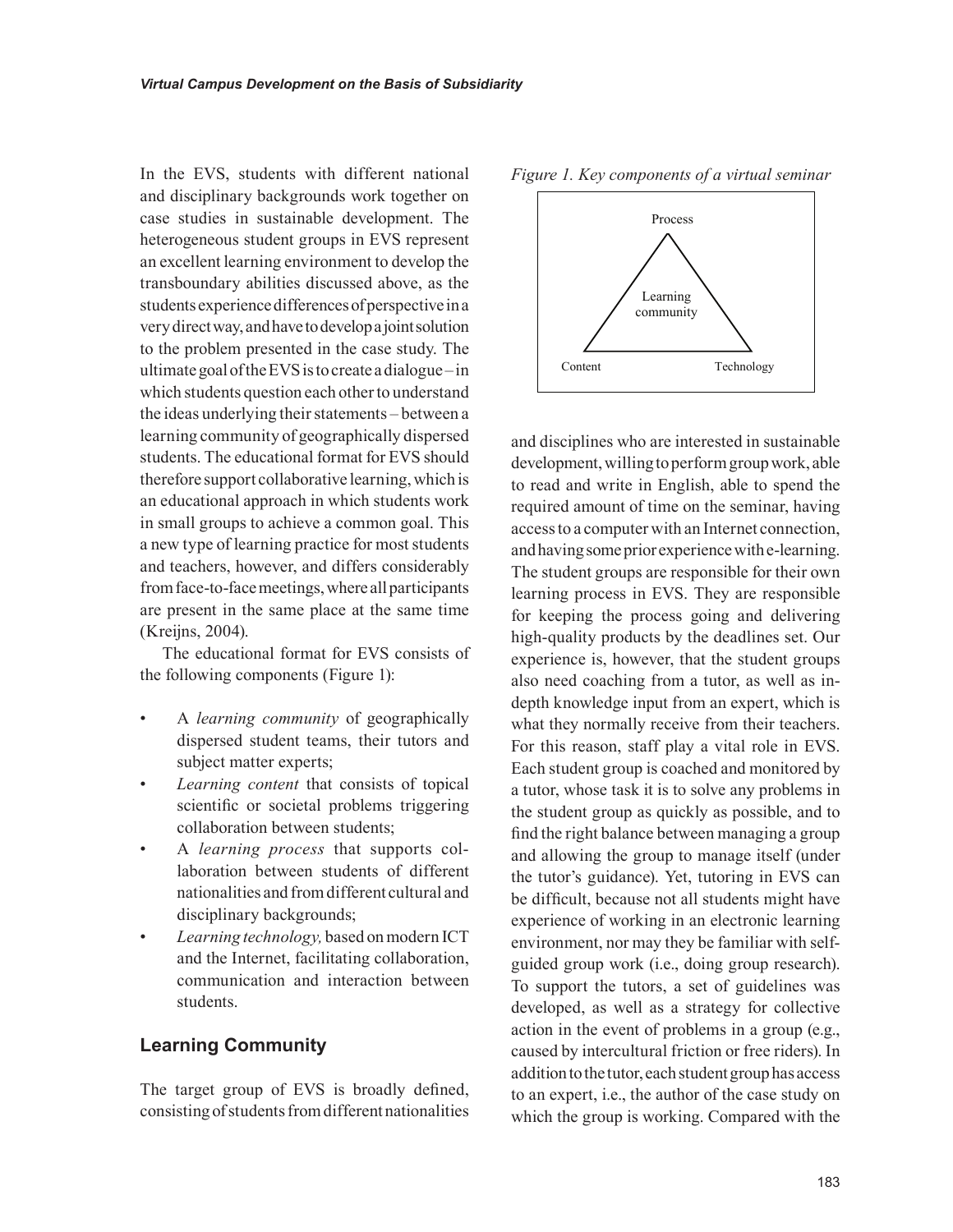tutor, the expert plays an essentially passive role. Although the students are free to contact him or her for information or advice about the case study, they are also encouraged to find external experts or stakeholders who are relevant to the case. A student group in EVS consists of 4-6 students from different institutions, who are in the late stages of a Bachelors programme or the early stages of a Masters programme at their home university. Experiments with relatively large groups (10 students or more) were unsuccessful due to the presence of free riders, coaching and monitoring difficulties, delays in communication, etc. Small, heterogeneous groups were found to work very well for collaborative learning.

#### **Learning Content**

The EVS is open to all disciplines contributing to the process of societal change towards a more sustainable Europe (e.g., economics, natural sciences, agronomy and technology).

A typical characteristic of sustainability problems is that they are 'wicked' (i.e., complex and difficult) rather than 'tame'. This type of problem requires the selection and assimilation of information from a multitude of sources, domains, discussions and argumentations, thus maximising the potential benefit of collaboration. The students are challenged to address these wicked problems by using all the expertise and perspectives available among their group members. The assumption is that a student group can perform an in-depth analysis of the problem, and come up with a refined problem definition, as well as a proposal for solving the problem. This is why the student groups in EVS are highly heterogeneous, in terms of nationality, discipline, institution and gender. The basic idea is that each group member cooperates with the others and contributes to the group activities from the perspective of his or her own cultural and disciplinary background. In EVS, sustainability problems are presented to the students in the form of case studies. When registering for EVS, students are asked to state their case study preferences, and these preferences are taken into account when the student groups are formed. An EVS case study is an open problem description that consists of background information, a general assignment, sources and web links. The case studies are supplied by experts from the participating institutions. A set of writing guidelines has been developed to make sure that the case studies are well-written and more or less similar in format. Topics of case studies in 2007 were Decoupling Environmental Pressure from Quality of Life, Implementation of the European Water Framework Directive in the Danube basin, and Strategies for Communicating the Concept of Sustainable Development.

### **Learning Process**

The learning process in EVS differs greatly from that in traditional education. There are no lectures, students have to work in international, multidisciplinary groups, the group members cannot organise face-to-face meetings, and all collaboration, interaction and social processes depend on the use of modern ICT and the Internet. Furthermore, the learning process is spread over a relatively long period (i.e., 14 weeks) so as to create the best possible conditions for virtual collaborative learning and to allow the students to participate in the EVS alongside their regular study programmes. The study load of EVS is 120 hours (5 ECTS - European Credit Transfer System), and students are required to spend 8-10 hours a week on the seminar. To support such an 'exceptional' learning process, the EVS is divided into four stages.

The first stage consists of several individual activities that help students acquire basic skills in working in the electronic learning environment of EVS. To facilitate collaboration in the next stage, they have to fill in a template, called pEXPi (personal expertise information), with information about themselves (see Box 1). Students who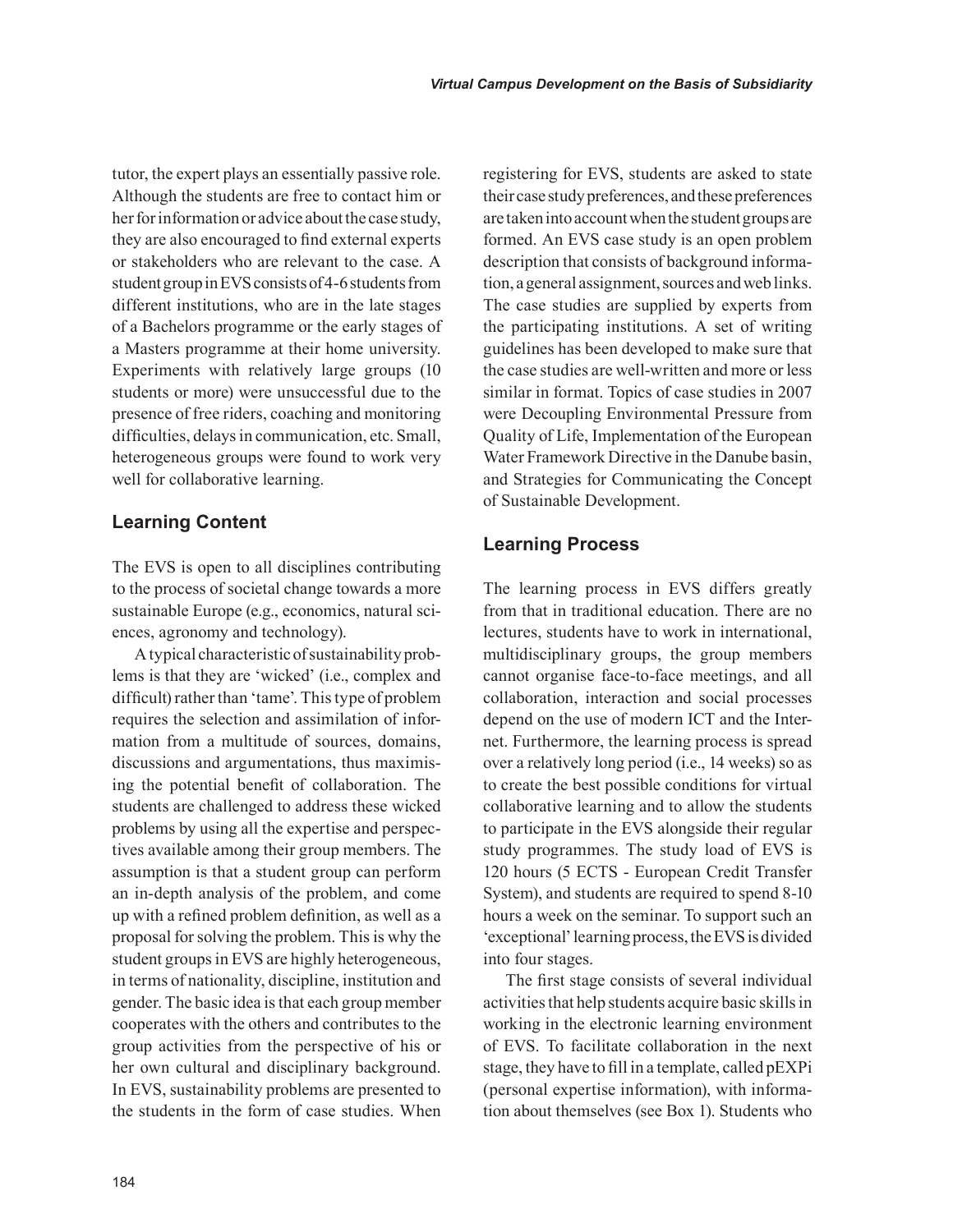successfully complete the individual activities in the first stage are allowed to enter the next stage, whereas students who do not are excluded from further participation. This procedure for separating active from inactive students is quite effective in reducing the dropout rate in the following, 'collaborative' stages of EVS. Whereas we originally thought that 'dropout' was mainly due to the complexity of EVS, involving international, multidisciplinary, virtual, collaborative learning, we found out later that the majority of dropouts never really started at all. The main reasons for this are probably that they underestimate the intensity of EVS (they quickly discover that it involves much more than sending a message to fellow group members once a week) and that some partner institutions fail to use a strict intake procedure and check if their students meet the requirements.

In the second stage of EVS, the student groups are composed by the central EVS coordinator, and

the process of group formation and community building begins. The students start working on group activities that require communication and interaction between the group members. Each group has to define sustainable development, specifically from a European perspective, and make sure that the definition applies to the topic of their case study. The students formulate a definition on which all or  $-$  if this is not possible – most group members agree, using the group discussion board. This allows them to comment on the views of other group members and formulate an 'enriched' definition of sustainable development. Furthermore, the group has to discuss the objectives of the case study they will be working on during the EVS run, as well as their knowledge of the subject (see Box 2). In addition to the asynchronous communication via the discussion board, the tutor – and in next stages also the students – initiates 'live' chat sessions to discuss the case study, planning and task division, and to socialise.

#### *Box 1. Fostering trust*

A problem in newly-formed student groups is that students do not know what expertise and input to expect from their group members. To overcome this problem, one of the first activities for students in EVS is to fill in a profile with static and/or dynamic information about themselves (pEXPi). The aim of this activity is to foster trust in situations where students do not know each other and do not have a chance to meet, but need to collaborate. Educational research has found that, according to both students and tutors, a pEXPi does indeed contribute to the emergence of a sense of community in the start-up phase of the group work (Werkgroep SALDO, 2004). It proved that the pEXPi profiles especially contribute to building a mental picture of one's peers and lowers the threshold to contacting each other. Rusman et al., (in press) showed that the implementation of the pEXPi initially helps students to form an impression of each other, and that after this initial period, students base their impression on factors like the quality of work-related contributions, behaviour during collaboration (e.g., responsiveness) and communication style. Brouns et al., (2007) concluded on the basis of these two studies that the use of pEXPi helps to kick-start the learning interaction and collaboration in the EVS. They therefore proposed to use pEXPi – combined with portfolio information – as an incentive mechanism to enhance participation and contribution in communities, building on the notion that trust is a result of relationships between people and can only arise when people get to know each other. Together with other incentives and policies for online communities, this should enhance sociability in a 'learning network' and thereby have a beneficial effect on learning (Brouns et al., 2007).

#### *Box 2. Grounding*

One of the problems that students face in collaborative work is 'grounding', a term referring to the interactive process by which students establish common ground, i.e., mutual knowledge, understanding and assumptions. Grounding in international student groups can be supported by using collaboration scripts, which is a set of rules for structuring dialogues. Schoonenboom (2008) studied the effect of a collaboration script on grounding in EVS student groups, i.e., on establishing common goals and acquiring an understanding of each other's knowledge, skills and motivation. The script divided grounding discussions into three phases, the input phase, the discussion phase and the consensus phase, and was implemented in two ways: as a textual instruction (in a Word document) or as a pre-structured discussion board (in Blackboard). The study showed that the script led to more orderly discussions and more and longer contributions. In the groups that worked with the pre-structured discussion board, the effect of the script was even larger than in the groups using the textual instruction. This greater focus on grounding discussions resulted in the script having an impact on the awareness among group members of each other's knowledge and of differences in expertise between members (Schoonenboom, 2008).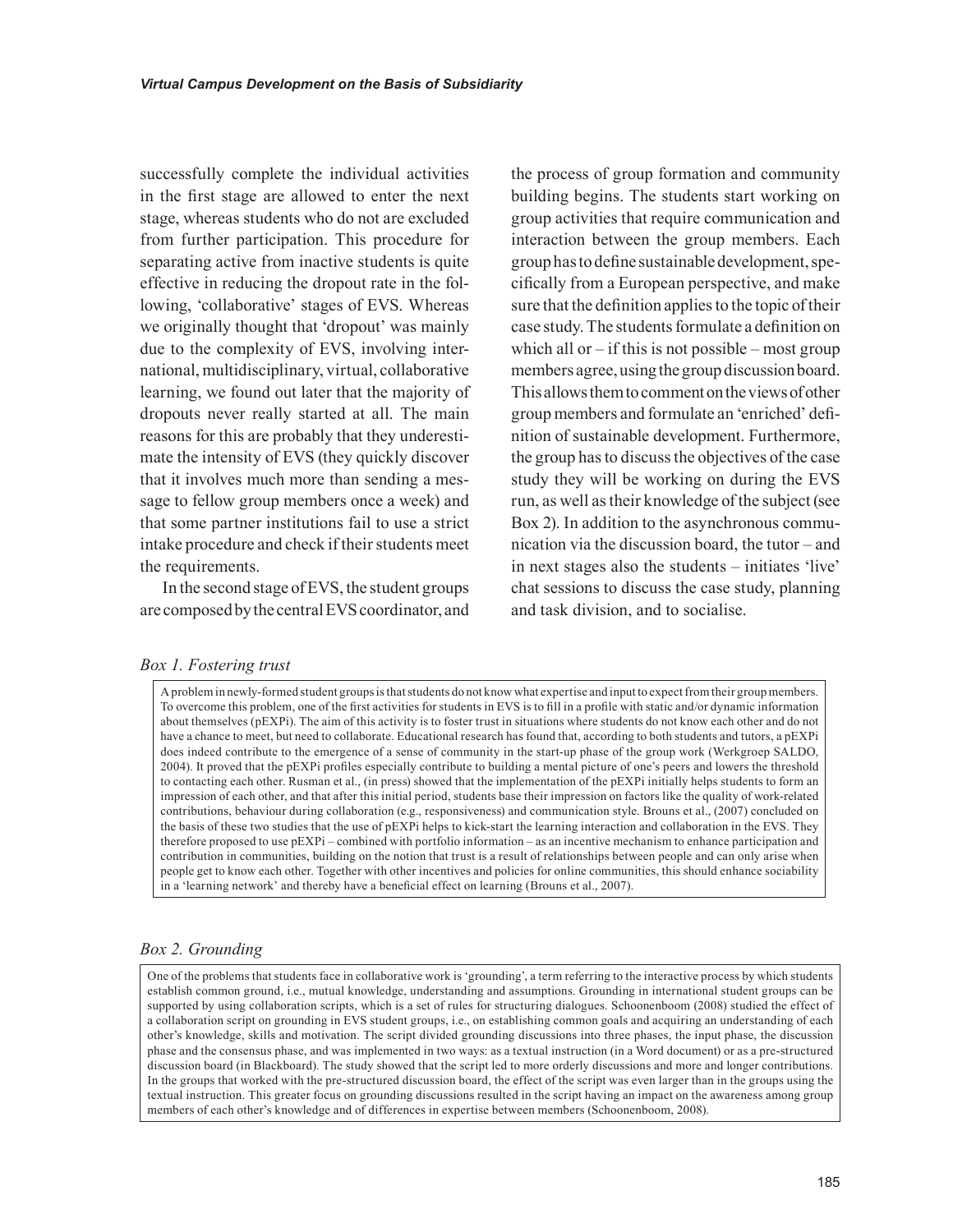The third stage of EVS involves writing a group research proposal for the case study. The basic input for the proposal derives from the previous stage. In this stage, however, the groups have to translate their tentative research plans and learning objectives into a coherent group research proposal. An outline research proposal is provided to give all student groups a clear picture of what is expected at the end of this stage. The first draft of the group research proposal will be commented upon by the expert (i.e., the author of the case study), who usually asks the students to redraft the proposal accordingly. After publishing the approved research proposal, the group enters the fourth stage.

In the fourth and final stage of EVS, the student groups research their case study, and publish their results in the form of a group report and policy summary. The research builds on the group research proposal produced in the previous stage. In order to implement the research project, the students divide tasks and often roles between group members (e.g., project leader, English language editor, etc.). The students are required to make full use of the members' different cultural and disciplinary backgrounds in analysing the problem presented by the case study and finding a sustainable solution. Experience with the EVS shows that some groups produce comprehensive high-quality reports based on detailed discussions and contributions reviewed by all group members, while other groups deliver reports consisting of no more than a series of individual contributions.

*Box 3 Peer assessment*

The latter groups appear to practice cooperative learning rather than 'true' collaborative learning, with an emphasis on efficient allocation of tasks within the group rather than shared knowledge construction (see Roschelle & Teasley, 1995). The assessment procedure in EVS is relatively intensive (see Box 3), as it involves two staff members (tutor and expert) and takes individual contributions, group processes and group products into account. A student's final mark is a combination of the mark for the group products (which is allocated by the expert and determines 50% of the final mark), the mark for the group process (which is allocated by the tutor and determines 25%) and the mark for the individual contribution (which is allocated by the tutor and determines 25%).

#### **Learning Technology**

The backbone of EVS is the use of modern ICT and the Internet. The electronic learning system used is Blackboard. When EVS was launched in 2001, no in-depth analysis was performed of the best systems or tools available to support virtual collaborative learning. Blackboard was selected on account of its user-friendliness and the experiences gained with the system by a number of partner institutions. All EVS course materials (case studies, individual and group activities, assessment criteria, timetable, guidelines for students and staff, etc.) are accessible via Blackboard. More important, however, are the tools for communication and interaction, such as discussion

A problem associated with performance assessment in competence-based learning is that it can be quite time-consuming for teaching staff. In a research set-up, peer assessment was integrated in the EVS assessment procedure by letting students assess the quality of the first draft of the report of a fellow group (Prins et al., 2005). The students were prepared for this task by means of an online mini-course in assessment and were provided with assessment tools (feedback rules, scoring forms, examples). To the students, the advantage of participating in peer assessment is the opportunity to develop their peer review and feedback skills, which are important skills for academic professionals. The peer assessment trial in EVS was successful in the sense that it led to better final drafts of the group reports and, thus, to a decrease in teacher workload (Sluijsmans et al., 2006). However, the quality of most peer assessment reports was relatively poor. Observations of the student groups revealed that the students were very much focused on content and that they regarded the peer assessment tasks as an additional effort. Options to motivate the students to put more effort into peer assessment include making the acquisition of peer review and feedback skills an explicit learning objective, making it part of the marking and/or integrating the peer assessment tasks even further with the content-related tasks (Prins et al., 2005).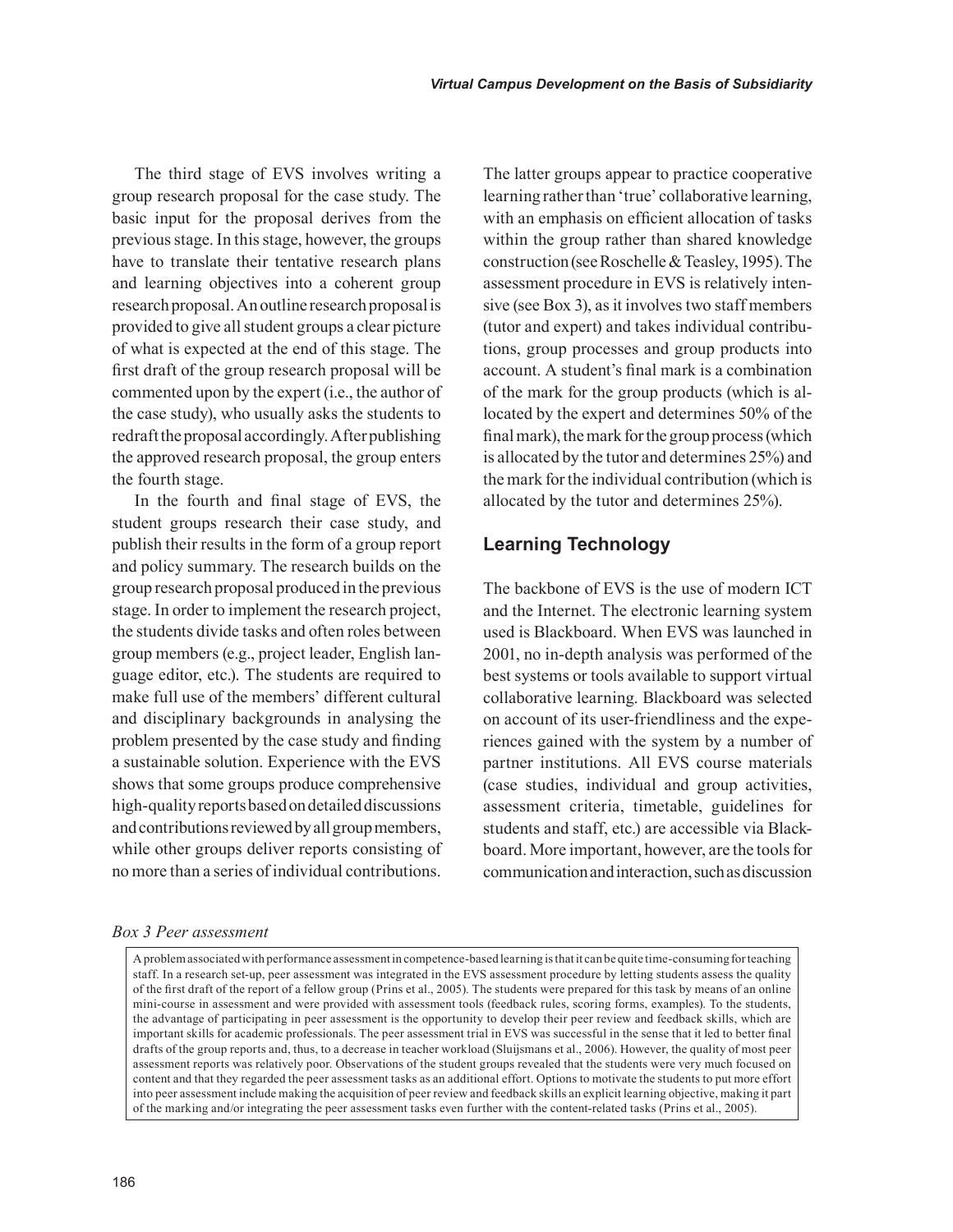boards, email and chat facilities, and a tool for file exchange between group members. The emphasis in EVS is on asynchronous communication, using pre-structured group discussion boards. An advantage of discussion boards is that it gives students time to think about the meaning of a message or to reflect on the collaborative process (Barth, 2007; Schoonenboom, 2008). The risk of long delays in communication between students has been minimised by adopting a clear set of rules of conduct for students (check the group discussion board at least twice a week, reply as soon as possible to questions or messages from your group members, inform your tutor immediately if any problems arise within the group, etc.). In addition to the discussion board, there are realtime chat sessions between group members and their tutor (using Blackboard or Skype).

#### **Reflection and Evaluation**

A characteristic of EVS is that students reflect on their learning process, both individually and as a group, at various points during the course of the seminar. The individual and group reflection reports are rich sources of information that can be used to improve the educational format. This data is supplemented by formal evaluations using end-of-course questionnaires and educational research. Finally, an annual staff meeting is organised after each EVS run. This meeting provides an opportunity to evaluate the seminar, and gives the tutors and experts an opportunity to share experiences, discuss group products and award formal marks to student groups, discuss potential improvements to the EVS, and, last but not least, to socialise. One of the great advantages of EVS is definitely that staff members also learn from each other about tutoring in an electronic learning environment, writing a case study, new ICT options, etc.

#### **Organisational Model**

The organisational model for EVS is a bottomup network approach with distributed responsibilities, operating without formal, top-down institutional arrangements or external funding. The institutions participating in EVS share their expertise and invest staff time and other resources, such as server space to host the electronic learning environment. The distribution of tasks and responsibilities over the partners is differentiated, as institutions can become partners in an EVS run at three different levels: (1) providing students and an institutional coordinator; (2) providing one or more tutors in addition to (1); and (3) supplying a case study and providing an expert in addition to (2). The idea is that a new EVS partner starts at the first level before – hopefully after positive experiences – moving on to level two, and finally, to level three. It is up to each institution to decide at which level it wishes to start, and when it wants to switch to a different level of participation, becoming either more or less involved in the EVS. However, a core of active and experienced partner institutions is needed to sustain the EVS. The central EVS coordinator (OUNL) is responsible for the overall management and control of the development of EVS, as well as for maintaining the electronic learning environment. The other partners tutor and assess the student groups, develop case studies, implement EVS at their institutions (as a compulsory or optional course, or as part of an existing course), and recruit and select students. Each participating university appoints an institutional coordinator who is responsible for the management and administration issues for his/her EVS students (intake procedure, student details, credit points etc.). At three points during the seminar (i.e., at the start, halfway through and at the end), the institutional coordinator organises a face-to-face meeting with the students from his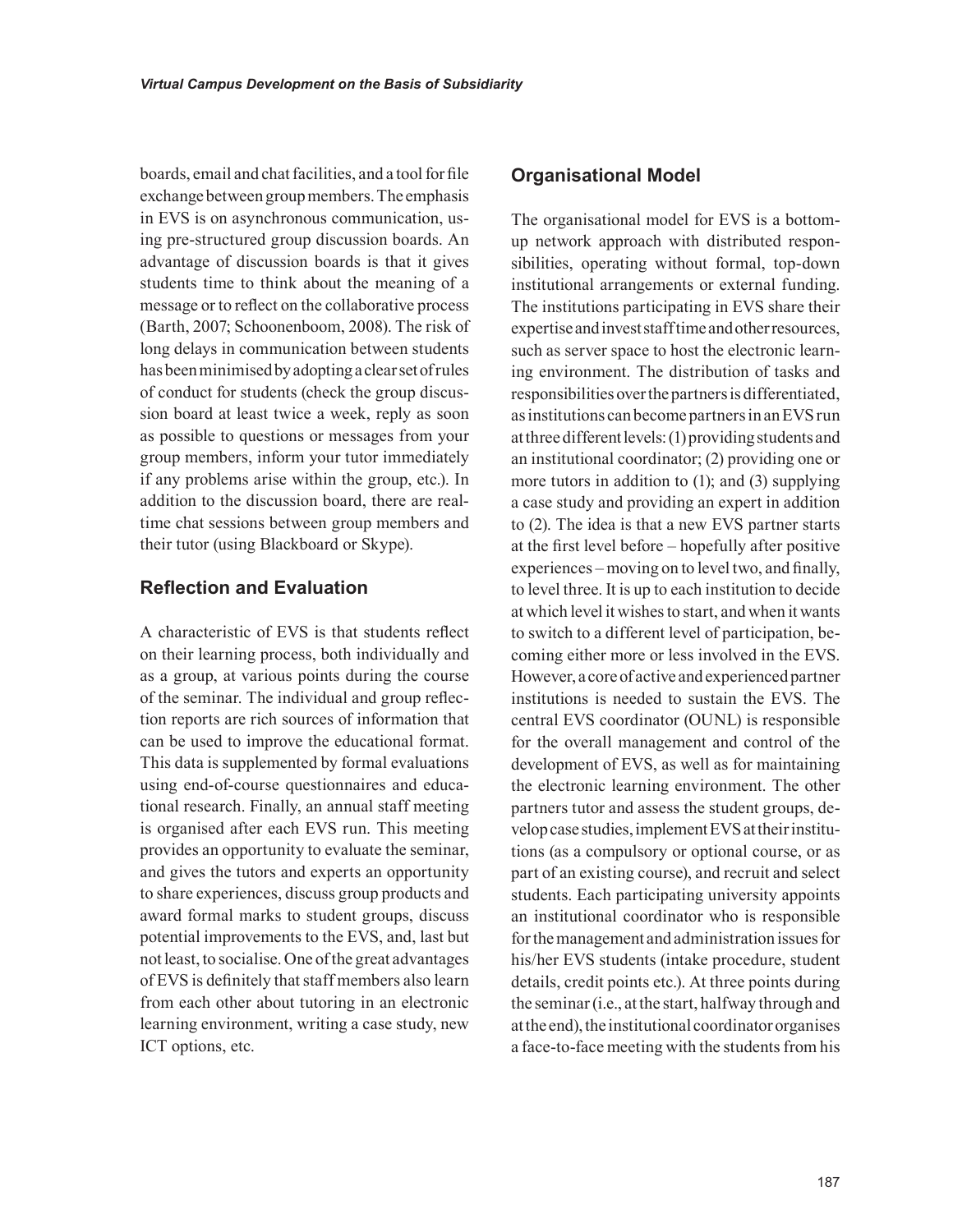or her institution to discuss the educational format and learning process, and to give the students (who are members of different student groups) an opportunity to share ideas and experiences. Since students participating in EVS continue to be regular students of their home universities, no formal enrolment at a foreign university is necessary. Neither do they have to pay any extra fees for participating in EVS. The collaboration between the partner institutions can be described as a joint process of ongoing development of the EVS in educational and organisational respects.

#### **Lessons Learned**

Our evaluations show that the large majority of students who complete EVS are enthusiastic about their experience of international and multidisciplinary learning, and appreciate its value in learning for sustainable development. Another strength of EVS for competence-based learning is the authenticity and openness of the learning environment. The students deal with open, real-life case studies, and in their research of the problem, they interact with the 'real world outside' (external sources, experts, stakeholders, etc.). A good example is the case study on the Hateg County Dinosaurs Geopark in Romania, where students have to come up with creative ideas about sustainable development of the geopark, and for which they have to contact specialists involved in geopark management (in Romania and at European level), as well as local authorities and stakeholders in the vicinity of the geopark. Such a realistic learning environment is generally acknowledged as a major requirement for effective competence development. These two features of EVS – international, multidisciplinary student groups working in a realistic learning environment – can only be realised through intensive interuniversity collaboration in development and implementation. Thus, the organisational model of EVS, which makes this type of cooperation possible, is almost by definition a strength. The bottom-up approach based on network principles guarantees flexibility, and makes it easy for new partners to join. Distributed responsibility and the absence of reliance on external funding have been critical factors in sustaining the EVS since its start back in 2001. In the opinion of the staff, the innovative learning experience that the students can be offered by sharing expertise, staff time and resources definitely outweighs the relatively large time investment this cooperation requires due to differences in educational paradigm, institutional policies, etc.

Obviously, the EVS requires specific skills from the educational staff involved, such as teaching in an intercultural context, dealing with other educational paradigms, using modern ICT, communicating without face-to-face meetings, etc. The role of the tutor in particular is difficult yet crucial under these conditions. Most staff are not trained to operate in such an electronic learning environment. In the EVS, this problem is dealt with by approaching the repeated implementation of EVS as a joint learning process. The annual staff meetings after each EVS run in particular are a major mechanism to exchange experiences and initiate improvements. The EVS is a new learning method not only for the staff, but maybe even more so for the students. The heterogeneity of the student groups is a strength from an educational perspective, but also creates difficulties in communication (as regards the English language and cultural differences). As effective communication between students is crucial in collaborative learning, this is a major issue for further improvement (Barth, 2006). The fact that communication and collaboration in EVS takes place via the Internet makes it even more complicated than in face-toface meetings, because facial expressions, body language and social awareness are missing, and all social processes depend on computer technology. In the current format of EVS, the 'personal expertise pages' (pEXPi, Box 1) are an important tool to facilitate socialisation. Yet, the lack of live dialogues and visual communication is a major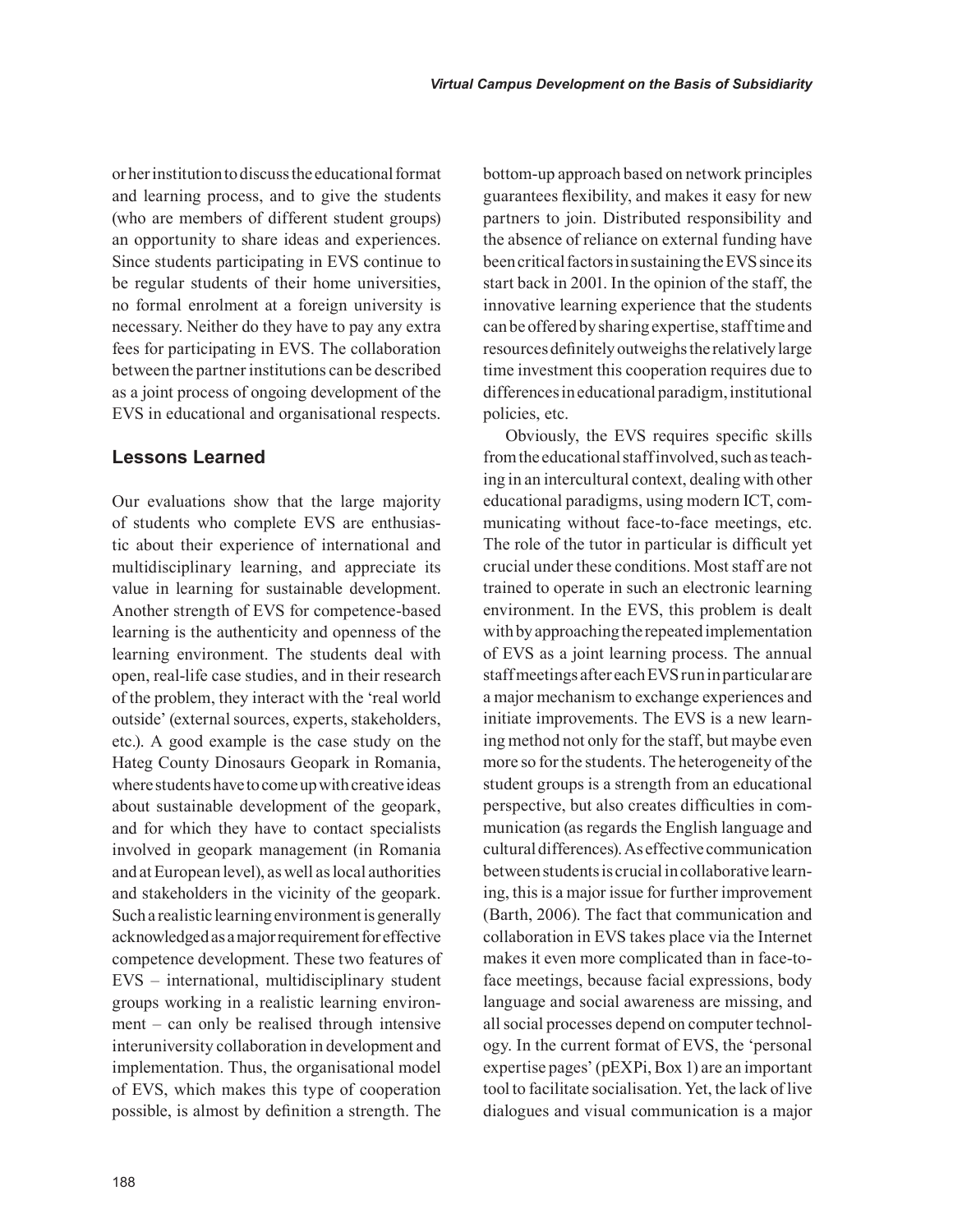drawback of computer conferencing. Therefore, we hope that in the not-too-distant future the use of webcams and other 'social software' tools can be integrated as a standard option in EVS.

### **Scaling-up: from a virtual seminar to a virtual campus**

Inspired by the success of the European Virtual Seminar on Sustainable Development (EVS), a consortium mainly consisting of EVS partners has devised a project to expand from a single joint course to a joint virtual campus on Sustainable Development. The first phase involved the design of the virtual campus and the development of e-learning courses as its building blocks. This phase, which ran from 2005 to 2006, was funded as the 'Virtual Copernicus Campus' project<sup>2</sup> by the European Commission's eLearning programme (European Commission, 2004) The next phase, funded by the same programme as the 'Virtual Campus for a Sustainable Europe (VCSE)' project (2007-2009), involves the implementation of the virtual campus website, running the e-learning courses, and active expansion of the VCSE and dissemination of its virtual campus model to other interdisciplinary fields of study (see VCSE website: http://ww.vcse.eu).

The design philosophy of the VCSE is based on the features that made the EVS so successful, in the sense that it has been running uninterruptedly since 2001, almost without external funding. Just like the EVS, the VCSE is organised as an open and flexible network with distributed responsibilities, offering high-quality e-learning opportunities on interdisciplinary topics which are ideally taught and learned in an international educational setting. This point, the relationship between the field of study (sustainable development) and the educational format, has already been elaborated earlier. This section focuses on the educational, organisational and technological aspects of the implementation of the virtual campus, and in particular on the distribution of responsibilities between the individual partners and the partnership (or consortium).

A major decision taken by the consortium at the start of the virtual campus development was to drop the original ambition of creating a joint European Masters Degree programme in Sustainable Development. First of all, this removed the necessity of creating a coherent and comprehensive set of courses. More importantly, this made it possible to organise the virtual campus in a much more decentralised and informal way. The perceived advantages motivating this decision are the following:

- 1. The effort spent on bureaucratic arrangements, problems of institutionalisation, official agreements and formalities can be minimised. This greatly enhances the motivation and commitment of the educational staff involved, whose primary interest is in content and e-learning aspects of the virtual campus.
- 2. It was expected that a joint Masters programme would not attract large numbers of new students, and that it might even directly compete with Masters programmes offered by the individual partners. The option of taking just a single course in the virtual campus, however, greatly expands the target population of students and, at the same time, makes the Masters programmes of the individual partners more attractive.
- 3. The operational costs of running the virtual campus can be kept low, which reduces the financial risks considerably and enhances its sustainability after the lifetime of the (externally funded) project.
- 4. The virtual campus partnership is more accessible to new members and the selection of courses offered can more easily be expanded when they are not tied to a joint, accredited Masters programme.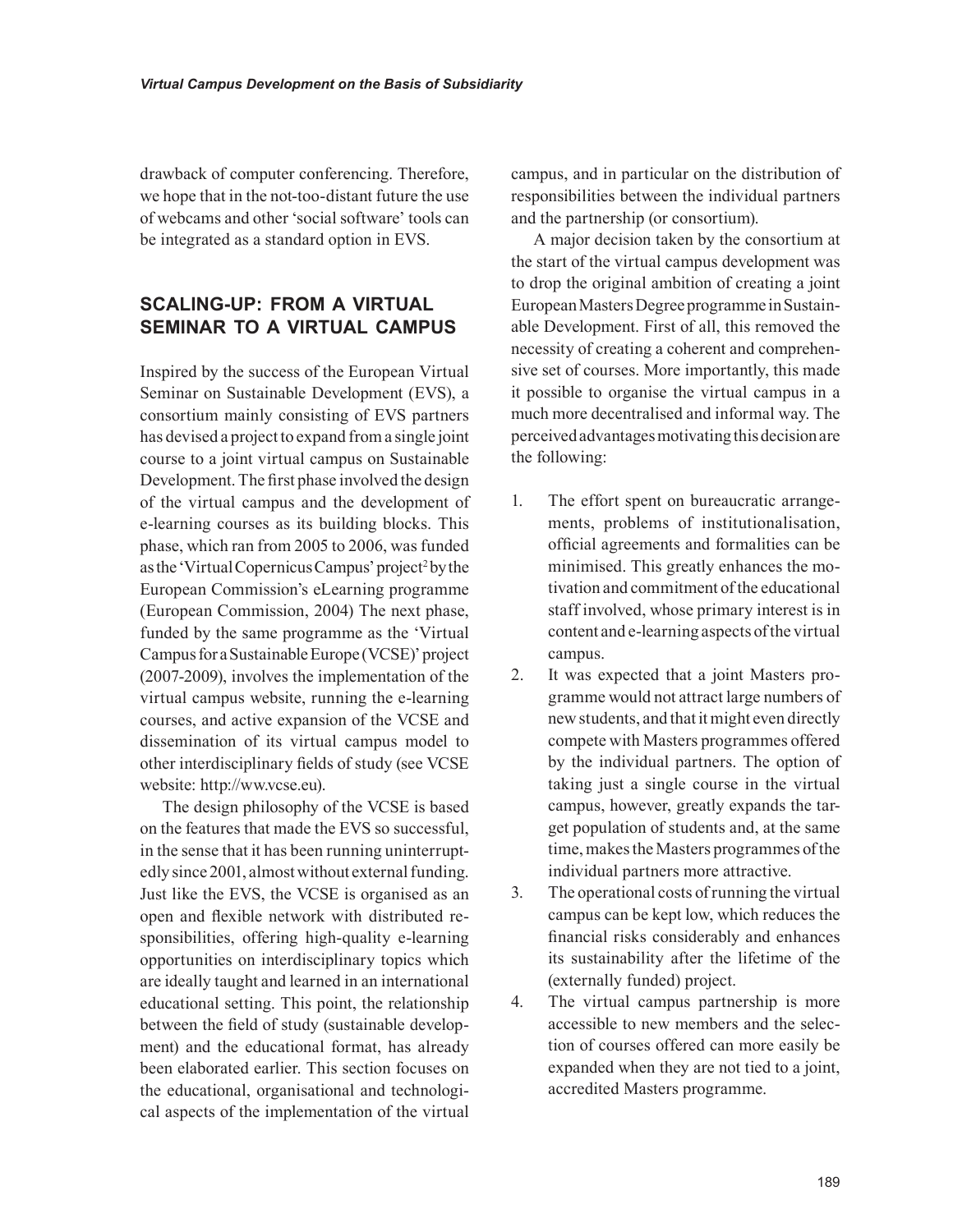In organising the virtual campus as a flexible network, subsidiarity has been the leading principle, as indicated in the introduction to this chapter. Following this principle, as many as possible of the tasks involved in operating the virtual campus are the responsibility of the individual partners. Only those issues for which a joint approach is

| Table 2. Handling level of educational and or-  |
|-------------------------------------------------|
| ganisational issues in the Virtual Campus for a |
| Sustainable Europe (VCSE)                       |

| <b>Type of issue</b>                                               | <b>Handled by</b><br>individual<br>partner | <b>Handled</b><br>by Virtual<br>Campus<br>partnership |
|--------------------------------------------------------------------|--------------------------------------------|-------------------------------------------------------|
| Educational                                                        |                                            |                                                       |
| - language of instruction                                          |                                            | X                                                     |
| - academic level                                                   |                                            | X                                                     |
| - size of courses                                                  |                                            | X                                                     |
| - entrance requirements                                            |                                            | X                                                     |
| - course evaluation                                                |                                            | X                                                     |
| - general course topic                                             | Х                                          | X                                                     |
| - specific contents                                                | Х                                          |                                                       |
| - learning objectives                                              | X                                          |                                                       |
| - didactic model                                                   | Х                                          |                                                       |
| - protocols & guidelines                                           | X                                          |                                                       |
| Organisational                                                     |                                            |                                                       |
| - student registration                                             | $x$ ('host')                               |                                                       |
| - assignment of grades                                             | $x$ ('host')                               |                                                       |
| - certificate of completion                                        | $x$ ('host')                               |                                                       |
| - pre-registration selection<br>(enrolment)                        | $x$ ('home')                               |                                                       |
| - post-registration selection<br>(exclusion)                       | $x$ ('host')                               |                                                       |
| - attracting students                                              | $x$ ('home')                               |                                                       |
| - fees                                                             | x ('home')                                 |                                                       |
| - local recognition of credits                                     | $x$ ('home')                               |                                                       |
| - integration in study programme                                   | $x$ ('home')                               |                                                       |
| - distribution of responsibilities<br>and tasks within partnership |                                            | X                                                     |
| - promotional activities                                           |                                            | X                                                     |
| - selection of new partners                                        |                                            | X                                                     |
| - scheduling of courses                                            |                                            | X                                                     |
| - evaluation of virtual campus                                     |                                            | X                                                     |

considered essential are handled at the level of the partnership. Table 2 presents an overview of the various educational and organisational aspects of the virtual campus, and the level at which these are handled.

#### **Educational Issues**

Educational issues handled jointly by the partners include the choice of the language in which the courses are offered (English as a common language), the academic level of the courses (late Bachelors or early Masters level), the approximate size of the course (in European Credit points), the entrance requirements for the students (basic skills in English and ICT, access to computers with Internet connection, basic understanding of sustainable development), and course evaluation (comparable pre- and post-course questionnaires). 'Intra-course' aspects, such as the specific contents and learning objectives, the didactic model and protocols or guidelines for students and teachers, are discussed by the partnership but are the responsibility of the partner offering the course. The didactic model includes not only the sequence of learning activities, but also the learning approach (e.g., self-study or collaborative work), the learning technology employed (type of e-learning platform, learning materials and communication tools) and type of assessment (e.g., emphasis on process or product, knowledge or skills). The general topic of the course is an aspect that involves both levels of decision-making: an individual partner proposes one or more topics and the partnership accepts or chooses to ensure complementarity both within the selection of courses offered by the virtual campus and with the curricula of the individual partners.

This distribution of responsibilities results in a rich diversity of topics and approaches at course level (see Table 3), which has advantages for both the students and the teaching staff. The students are provided with a wide choice of courses which are clearly distinct in terms of content and com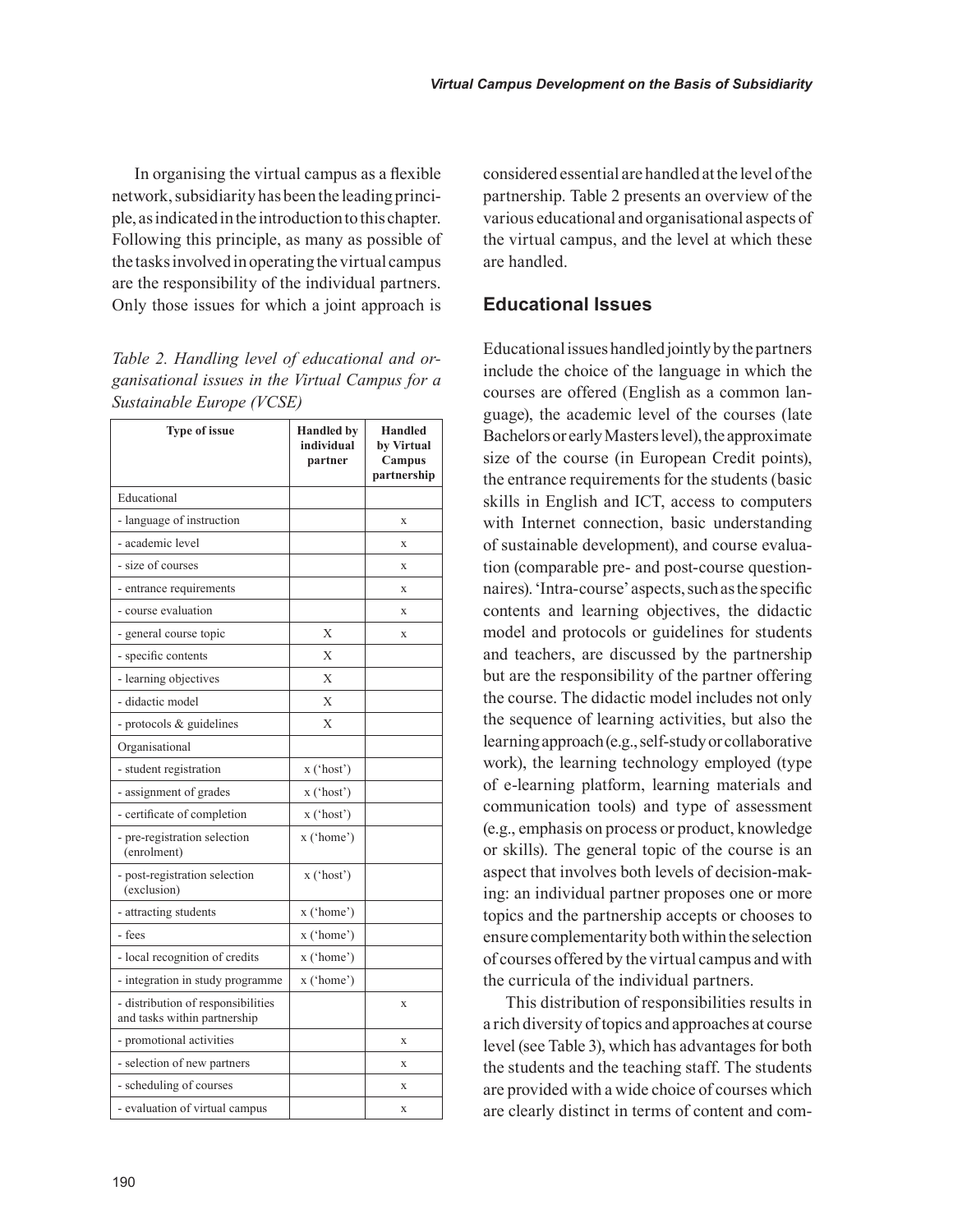petence objectives. This allows them to choose a course with a clear added value as compared to the courses offered by their home universities. For the teaching staff, this diversity creates the opportunity to learn from each other. This mutual learning process is promoted by giving all teachers access to all courses offered by the virtual campus and presenting and discussing course evaluations at the level of the partnerships. In time, this might well result in convergence regarding certain aspects, such as the e-learning platform and ICT tools used and the assessment protocols.

#### **Organisational Issues**

The responsibilities for organisational issues are distributed in a similar way as those for the educational issues (Table 2). The individual partners can adopt different roles in this respect. Following the terminology of the Erasmus programme, they can be 'host universities', offering a course, or 'home universities' for their own students who take courses from another university. As host universities, the individual partners handle administrative issues that directly concern the course(s) they are offering, such as student registration, assignment of grades and issuing certificates of completion. Exclusion of inactive students, which is necessary in collaborative learning-based courses such as the EVS, is also the responsibility of the host university (after consulting the students' home university). As home universities, the individual partners are responsible for attracting students to the virtual campus, enrolment in the sense that they must decide which students (or groups of students) are allowed to choose which courses, course fees, local recognition of credits awarded by a host university, and integration of international courses into the study programmes, either as compulsory or optional courses.

A number of organisational issues must be handled at the level of the partnership, for reasons of effectiveness and efficiency. These concern the distribution of responsibilities and tasks within the partnership, e.g., maintaining the technical facilities of the virtual campus, managing the content of the website, hosting meetings etc. Other issues requiring a collective approach are promotional

*Table 3. Core partners and courses offered in the Virtual Campus for a Sustainable Europe (as of March 2008)*

| Partner                                                                                                    | <b>Course title</b>                                         | Course topic                                                                                                                      | <b>Didactic model</b>                                                                                                          |
|------------------------------------------------------------------------------------------------------------|-------------------------------------------------------------|-----------------------------------------------------------------------------------------------------------------------------------|--------------------------------------------------------------------------------------------------------------------------------|
| Open University<br>of the Netherlands<br>(NETHERLANDS)<br>School of Science                                | European Virtual<br>Seminar on Sustainable<br>Development   | Case studies on sustainability<br>issues in Europe                                                                                | Collaborative, computer-supported<br>project work in international,<br>multidisciplinary student teams                         |
| Leuphana University Lüneburg<br>(GERMANY)<br>Institute for Environmental &<br>Sustainability Communication | Syndromes of Global<br>Change                               | Systems approach to complex<br>global change issues                                                                               | Collaborative, computer-supported<br>team work, combined with self<br>study of source texts on theory and<br>methodology       |
| Charles University, Prague<br>(CZECH REPUBLIC)<br><b>Environment Center</b>                                | Critical Approaches to<br>Globalisation                     | Multidisciplinary lecture series on<br>globalisation                                                                              | Self study of lecture texts and<br>exercises for critical thinking and<br>writing skills, combined with<br>student peer review |
| University of Macedonia,<br>Thessaloniki (GREECE)<br>Social and Economic Sciences                          | Corporate<br>Sustainability and<br><b>Natural Resources</b> | Lecture series on environmental<br>management in the context of<br>sustainable development                                        | Self study of lecture notes and<br>presentations, group discussions,<br>individual and group case studies                      |
| Karl Franzens University, Graz<br>(AUSTRIA)<br>Institute of Geography and<br>Regional Science              | Sustainable Spatial &<br>Regional Development               | Lecture series on spatial and<br>regional planning in Europe in the<br>context of sustainable development<br>(concepts and cases) | Self study of lecture materials<br>(PPT, videos, podcasts), individual<br>exercises, group discussions in chat                 |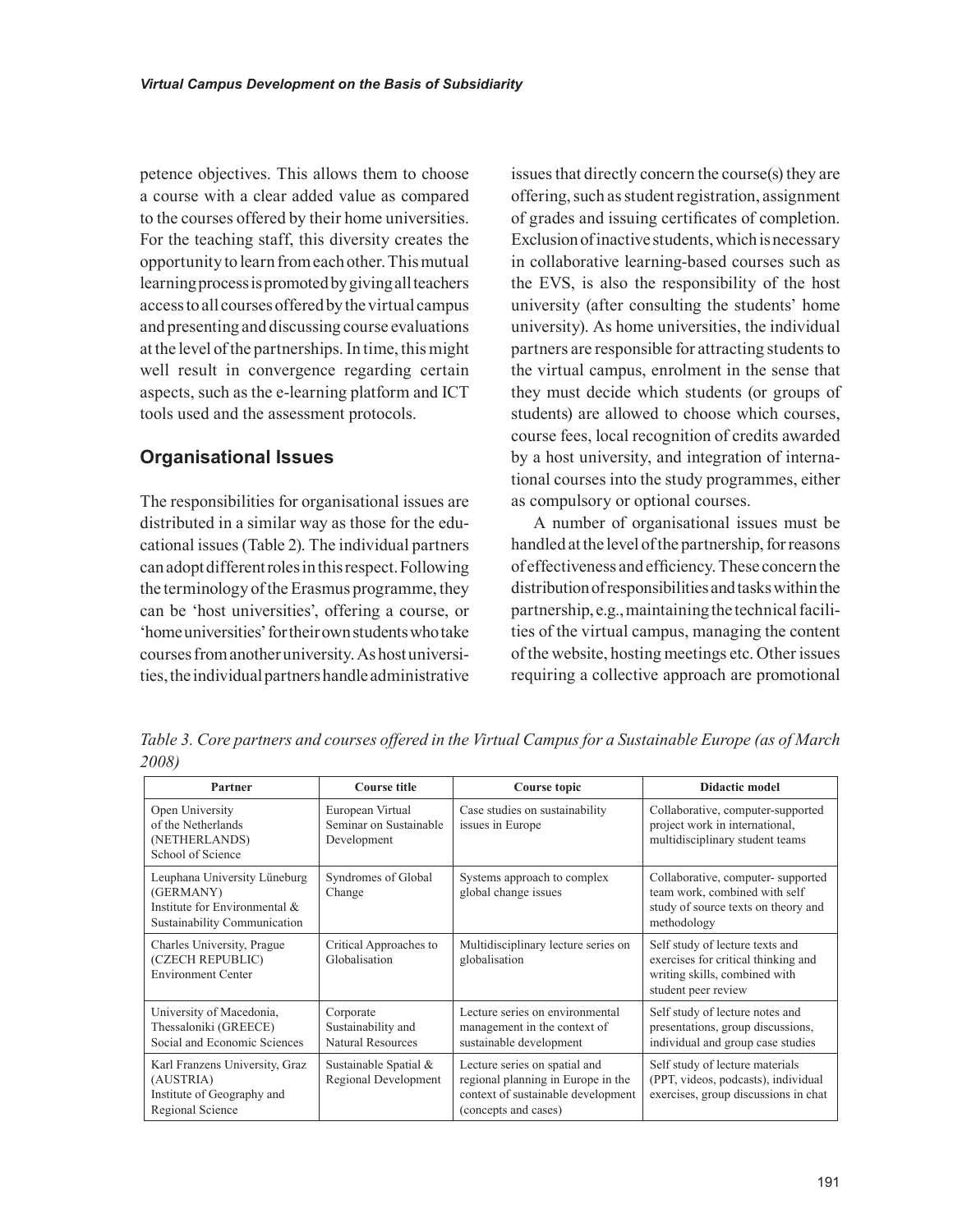activities for the expansion of the partnership, selection of new partners, formal agreements, scheduling of the courses in the academic year and regular evaluation of the virtual campus.

## **Virtual Campus Technology**

The technological aspects of the VCSE have not been discussed thus far, but merit some explicit attention. Important features of the VCSE virtual campus web are attention to the social dimension of a campus, the facilitation of collaboration between the educational staff of the partner institutions and the use of open-source software (see VCSE website: http://ww.vcse.eu). The social dimension is addressed, for instance, by providing space for informal communication ('cafeteria'), by displaying portraits of discussion forum participants and by including a personal information page for each teacher or student. Collaboration between educational staff is facilitated through an intranet, with extensive communication, collaboration and database options. The use of open-source software (Moodle, TYPO3), not only allows each partner to contribute to the continuous improvement of the virtual campus web, but also enables the dissemination of the VCSE's virtual campus web solutions to other fields of study. A fully equipped e-learning platform in Moodle is available and is used for VCSE courses. However, partners may prefer to offer their courses on the e-learning platform used by their university. In that case, the virtual campus web functions as a portal to these other learning platforms. For instance, EVS makes use of Blackboard.

## **Sustainability of the VCSE Virtual Campus Model**

We expect that the distribution of responsibilities following the principle of subsidiarity as outlined above will result in a sustainable virtual campus model. The success of the EVS, which was organised on similar principles, may serve as some kind of proof here. The pillars of durable success will not be the top-down obligations arising from formal high-level agreements, but bottom-up assurance of educational quality, financial viability and accessibility to teachers and students.

Educational quality is assured through various mechanisms. The core group of five VCSE partners selects and invites promising potential new partners to central demonstration workshops, and, based on an evaluation of their presentations and course offerings, invites them to join the VCSE. It is the responsibility of the teaching staff at the home university to decide which VCSE courses they offer to their students. They can base their decision on their personal evaluation of all VCSE courses offered, as they have full access to these courses. For each VCSE course, the participating students fill in evaluation questionnaires, and the outcome is discussed by the partnership and used for course improvement.

The VCSE organisational model minimises out-of-pocket costs by following a 'quid pro quo' approach, based on an exchange of courses, students and know-how on e-learning. External subsidies are only needed to get the virtual campus started, that is, to develop the concept, to form a core group of partners, to develop the virtual campus web and to attract new partners. In principle, the partners are expected to strike a certain balance between incoming and outgoing students and to prevent an excessive teaching or tutoring load, e.g., by setting a maximum to the number of foreign students per course. However, this balance will probably not be maintained very strictly, as in many of the courses offered, foreign students are not seen as a burden, but as a necessity to create internationally mixed student teams.

The original VCSE core group of five partners actively pursues expansion with new partners to broaden the choice of courses offered and allow courses to run with a sufficient number and international mix of students. To this end, the VCSE organises demonstration workshops and has prepared a wide range of information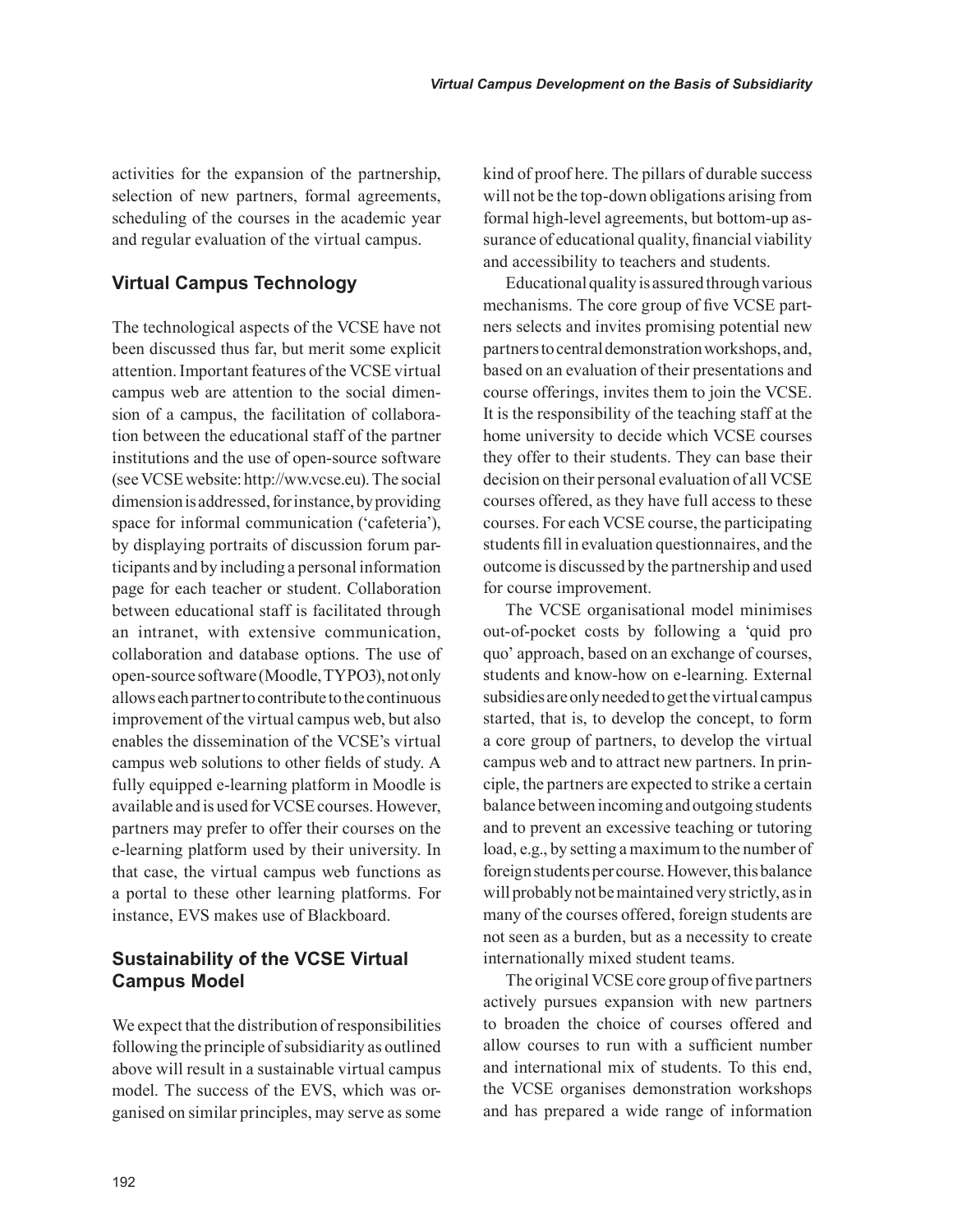resources (see VCSE website: http://ww.vcse.eu). Joining the VCSE is facilitated by allowing new partners different levels of participation (observer, partly active member, full member), which may change in time. For instance, a new partner may start as an 'observer' (with staff access to current courses), become a full member the next year (offering a course, bringing in students), and – due for instance to a temporary shortage of available staff time – participate as a partly active member a year later (only bringing in students). By handling course and student-related matters as much as possible at the local level of the host and home universities, respectively, formalities at the level of the virtual campus partnership can be kept to a minimum, which enhances the accessibility to new university partners as well as to students.

An accessible virtual campus, offering high quality courses without the need for external funding, has a good chance of being sustainable. It will only be so, however, if it fulfils a need among students and teaching staff that cannot be better fulfilled by other means. In this respect, too, the VCSE has a strong point with its focus on sustainable development, an interdisciplinary field of study requiring an international and intercultural approach in teaching and learning.

#### **Future trends**

Education is on the move, worldwide. New technologies will offer us new opportunities for e-learning and virtual mobility that we cannot even imagine at present. However, innovations in educational models and technologies are initiated by committed teachers and active students, and do not originate in board rooms. It is especially in the field of e-learning that developments are fast and diverse (emergence of social software, Web 2.0 technology). These cannot be handled in a top-down manner, but require the flexibility and responsiveness of a bottom-up approach. Such an approach to virtual mobility is made

possible by the current widespread availability of inexpensive ICT tools. In EVS, experiments with new ICT tools are often initiated by the students. For instance, it was they who introduced the use of Skype telephone conferencing software, and switched to communication through MSN when the Blackboard server had temporarily broken down.

Thus, developing new, useful and significant educational, technological and organisational models requires 'experimental gardens' allowing for a bottom-up approach, as in EVS and VCSE. Mainstreaming of the new models is expected to occur when in due time these bottom-up initiatives connect with top-down efforts aiming at institutionalisation.

#### **Conclusion**

The two cases described in this chapter both underline the importance of subsidiarity in the development of virtual mobility activities. In practice, this means a bottom-up approach, in which many educational and organisational issues are handled by the individual partners, and partnerships are organised as open, flexible networks. As indicated in the above description of EVS and VCSE, the advantages of such a bottom-up approach are manifold. In summary:

- Access to virtual mobility activities for students and for new partners can be maximised, without being dependent upon high-level formal agreements that may take many years to materialise;
- The educational staff will be more motivated to learn the new skills and invest the extra effort required for international e-learning activities, as they will have ownership, where top-down imposition could easily result in unmotivated staff or even passive resistance;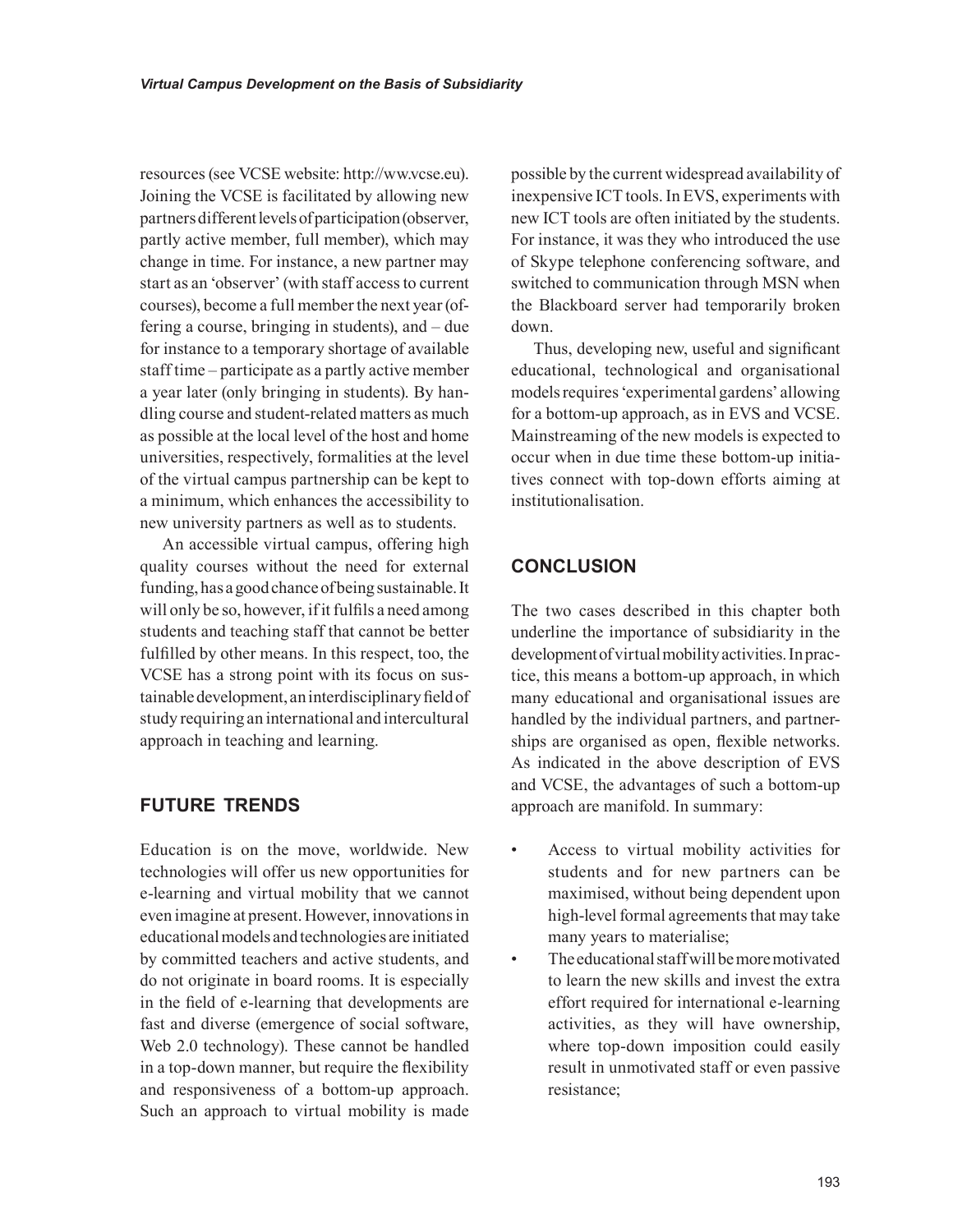- Quality assurance can be left in the hands of 'peers' (educational professionals), instead of bureaucrats with unwieldy quality control systems;
- Perhaps most importantly, innovations in educational models and technologies stem from committed teachers and active students. It is especially in the field of e-learning that developments are fast and diverse and cannot be handled in a top-down manner, but require the flexibility and responsiveness of a bottom-up approach.

In addition to the importance of a bottom-up approach, two more important principles emerge from the virtual mobility cases we have described. The first is 'educational necessity'. Formal, highlevel policies and agreements or technological opportunities alone will not be sufficient to drive the development of joint international courses or virtual campuses. Students and teachers are much more likely to become supportive when high priority is placed on educational objectives that can best be achieved in international e-learning environments. This is true, for example, if the aim is to 'learn for sustainable development', to acquire intercultural skills or to gain experience with working in geographically dispersed teams. Of course, to be effective, these learning environments should be based on appropriate learning theories and didactic models, which differ considerably from those underlying traditional lecture hall teaching (Bélisle, 2008). Only when virtual courses make optimal educational use of their specific features, can virtual student mobility outgrow the stigma of being just a watered-down version of physical mobility.

The second principle is 'interdependency', and is directly tied to the principle of educational necessity. Universities simply depend on partner institutions in other countries (and vice versa) to create the international e-learning environments needed to achieve major educational objectives. Furthermore, if no or limited external funds are available, the partners strongly depend upon each other's contributions in terms of learning resources and staff time. Yet another aspect in which there is interdependency is the diversity of approaches in e-learning often found in a partnership. This diversity creates welcome opportunities for the exchange of experience and expertise in the rapidly developing field of e-learning.

To conclude, it is our view that virtual campus initiatives are only viable and will only be adopted at a larger scale when the distribution of responsibilities is based on subsidiarity, when there is a clear educational necessity to create international e-learning environments and when there is interdependency between the participants. We expect significant transformation of higher education institutions ('mainstreaming' of virtual mobility) to occur when, in due time, these bottom-up initiatives come to connect with top-down efforts at the level of policy makers aiming at institutionalisation of international virtual student mobility through high-level, formal agreements. This could, for instance, take the form of a comprehensive 'Virtual Erasmus Programme' legal framework (Bijnens et al., 2006; REVE, 2006). However, the actual need for formal agreements will have to emerge from concrete experiences gained in projects like the European Virtual Seminar and the Virtual Campus for Sustainable Europe.

#### **ACKNOWLEDGMENT**

Thanks are due to all our collaborators in the EVS and VCSE.

#### **References**

Barth, M. (2006). Lernen mit Neuen Medien - ein Weg für die Bildung für eine nachhaltige Entwicklung? In W. Rieß & H. Apel (Eds.), *Bildung für eine nachhaltige Entwicklung: Aktuelle*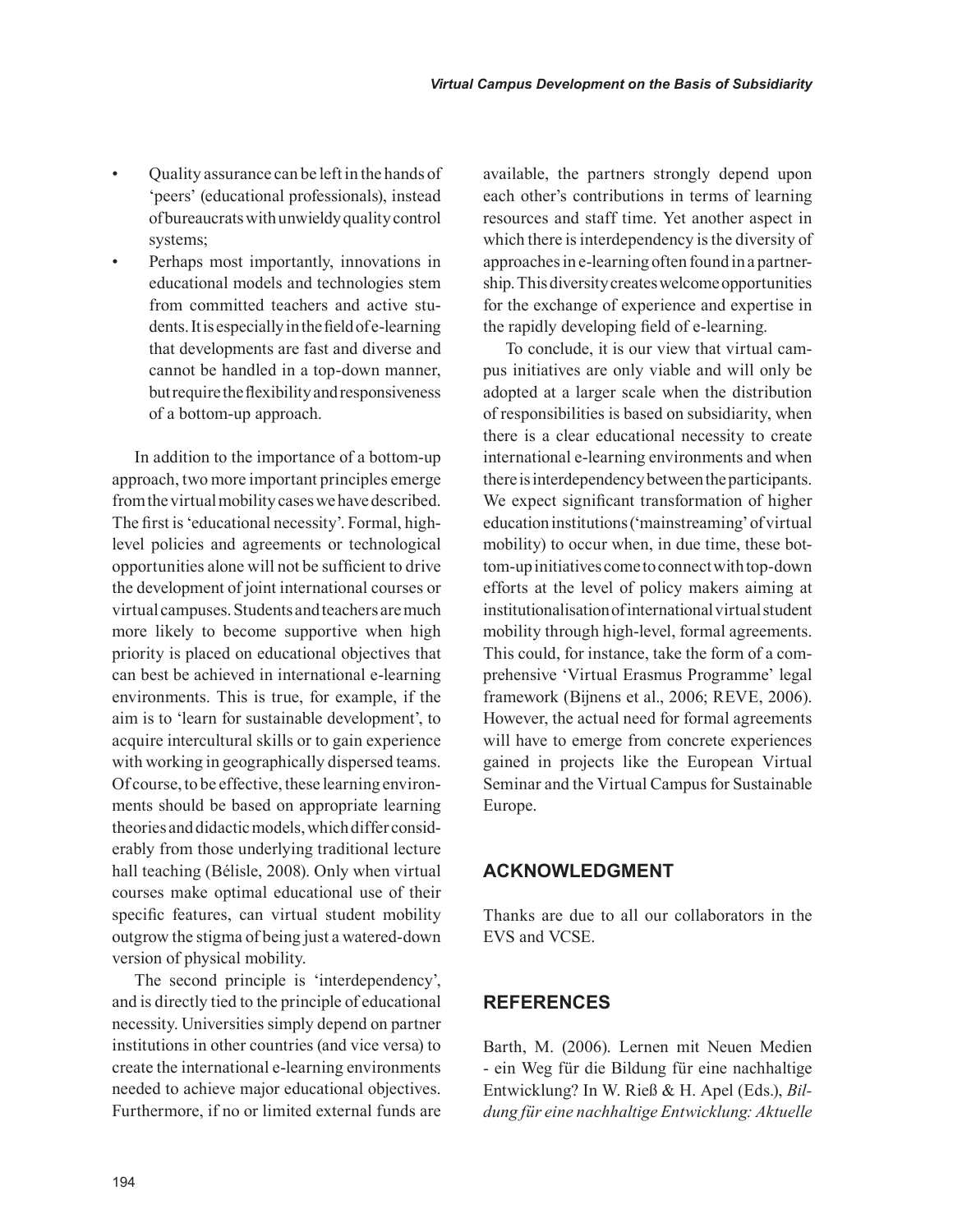*Forschungsfelder und -ansätze* (pp. 69-80). Wiesbaden: VS Verlag für Sozialwissenschaften.

Barth, M. (2007). *Gestaltungskompetenz durch Neue Medien? Die Rolle des Lernens mit Neuen Medien in der Bildung für eine nachhaltige Entwicklung*. Berlin: BWV Berliner Wissenschafts-Verlag.

Bélisle, C. (2008). eLearning and intercultural dimensions of learning theories and teaching models. *eLearning Papers 7( February 2008)*. Retrieved April 7, 2008 from, http://www.elearningeuropa.info/files/media/media14903.pdf

Bijnens, H., Boussemaere, M., Rajagopal, K., Op de Beeck, I., & Van Petegem, W. (2006). *European cooperation in education through Virtual Mobility - a best-practice manual*. Heverlee: EUROPACE izvw. Retrieved April 7, 2008, from http://www.europace.org/ articles%20and%20reports/Being%20Mobile% 20Manual%20-%20Internet%20version.pdf

Brey, C. (Ed.). (2007). *Guide to virtual mobility.* Report e-move project, European Association of Distance Teaching Universities (EADTU). Retrieved April 7, 2008, from http://145.20.178.4/ Portals/0/documents/The\_Guide\_to\_Virtual\_ Mobility.pdf

Brouns, F., Bitter-Rijpkema, M. E., Sloep, P. B., Kester, L., Van Rosmalen, P., Berlanga, A., & Koper, R. (2007). Personal profiling to stimulate participation in learning networks. *Proceedings of the ePortfolio 2007 Conference*. October, 18-20, 2007, Maastricht, The Netherlands. Retrieved April 7, 2008, from http://dspace.ou.nl/ bitstream/1820/1012/6/profiling-ln-final.pdf

Brouwer, N., Byers, B., & McDonnell, C. (2006). *Developing independent learners in chemistry*. Report from ECTN working group, ECTN Association. Retrieved April 7, 2008 from http://wwwcsi.unian.it/educa/inglese/devindle.html

Cörvers, R. (2003). *European virtual seminar.* Utrecht: Stichting Digitale Universiteit. Retrieved April 7, 2008, from http://www.surffoundation. nl/documents/Evaluatiestudie-EVS.pdf

Cörvers, R., Leinders, J., & van Dam-Mieras, R. (2007). Virtual seminars – or how to foster an international, multidisciplinary dialogue on sustainable development. In J. de Kraker, A. Lansu & R. van Dam-Mieras (Eds.), *Crossing boundaries – Innovative learning for sustainable development in higher education* (pp. 142-187). Frankfurt am Main: VAS Verlag für Akademische Schriften.

De Kraker, J., & Cörvers, R. J. M. (2006). The role of values in sustainability evaluation – insights from three Dutch approaches. In E. Carrera, J. J. de Felipe, B. Sureda & N. Tollin (Eds.). *Proceedings of the I International Conference on Sustainability Measurement and Modelling*. Barcelona: CIMNE.

De Kraker, J., Lansu, A., & van Dam-Mieras, R. (2007a). Competences and competence-based learning for sustainable development. In J. de Kraker, A. Lansu & R. van Dam-Mieras (Eds.), *Crossing boundaries – Innovative learning for sustainable development in higher education* (pp. 103-114). Frankfurt am Main: VAS Verlag für Akademische Schriften.

De Kraker, J., Cörvers, R., Ivens, W., Lansu, A., & van Dam-Mieras, R. (2007b). *Crossing boundaries – competence-based learning for sustainable development in a virtual mobility setting.* Paper presented at the 4th World Environmental Education Congress, Durban (South Africa). Retrieved April 7, 2008, from http://www. weec2007.com/papers/files/2007-08-05\_25/98\_ deKraker\_et\_al.doc

European Commission (2004). *Proposed project summary Virtual COPERNICUS-CAMPUS*.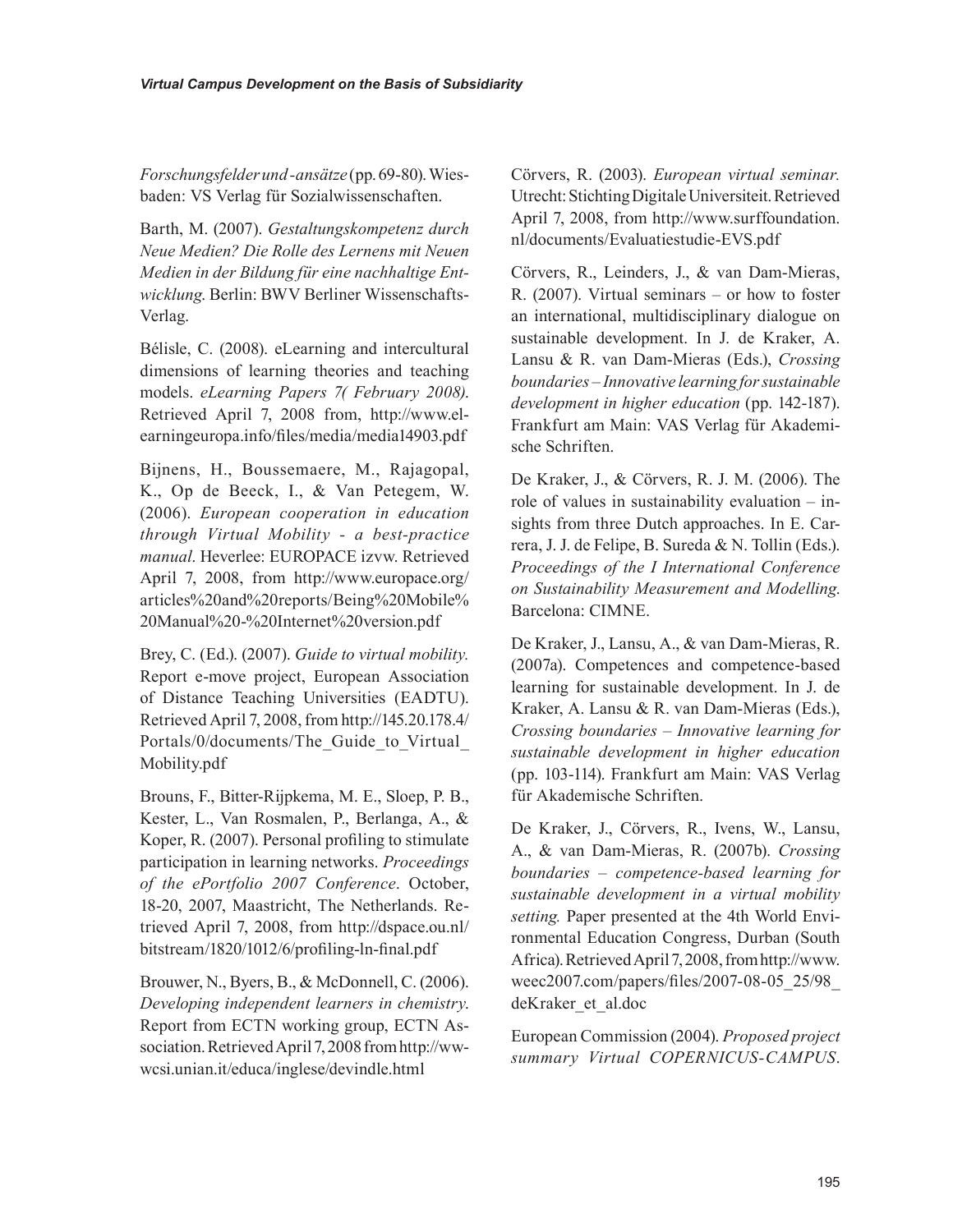Retrieved April 7, 2008, from http://ec.europa. eu/education/archive/elearning/projects\_2004/ virtual\_copernicus.pdf

European Commission (2006). *Erasmus: Success stories - Europe creates opportunities*. Luxembourg: Office for Official Publications of the European Communities. Retrieved April 7, 2008 from, http://ec.europa.eu/dgs/education\_culture/ publ/pdf/erasmus/success-stories\_en.pdf

European Commission (2007). *The lifelong learning programme 2007-2013 - Glossary*. (Last update: 31-10-2007). Retrieved April 7, 2008 from, http://ec.europa.eu/education/programmes/llp/ guide/glossary\_en.html.

European Commission (2008). *Lifelong learning programme (LLP)*. (Last update 29-1-2008). Retrieved April 7, 2008 from, http://ec.europa. eu/education/programmes/llp/index\_en.html

EVS - European Virtual Seminar on Sustainable Development. Retrieved April 7, 2008 from, http://www.ou.nl/evs

Global Seminar on Environment and Sustainable Systems. Retrieved April 7, 2008 from, http:// www.globalseminar.org

Ivens, W., De Kraker, J., Bitter-Rijpkema, M., & Lansu, A. (2007). Collaborative learning in an authentic context: a virtual consultancy. In J. de Kraker, A. Lansu & R. van Dam-Mieras (Eds.), *Crossing boundaries – Innovative learning for sustainable development in higher education* (pp. 188-210). Frankfurt am Main: VAS Verlag für Akademische Schriften.

Jager, K. (2005). Samenwerken aan duurzaamheid: het European Virtual Seminar on Sustainable Development. In K. Jager, R. Jacobi, H. Frencken & B. Cordewener (Eds.), *Internationalisering: Cases en Trends*. Utrecht: Stichting SURF. Retrieved April 7, 2008 from, http://e-learning.surf. nl/e-learning/artikelen/2817

Könings, K. D., Brand-Gruwel, S., & van Merriënboer, J. J. G. (2005). Towards more powerful learning environments through combining the perspectives of designers, teachers and students. *British Journal of Educational Psychology,* 75, 645-660.

Kreijns, C. J. (2004). *Sociable CSCL environments, social affordances, sociability and social presence*, Unpublished doctoral dissertation, Open Universiteit Nederland, Heerlen.

OUNL – Open Universiteit Nederland (2003). *Lang Leve Leren! Schets van de Open Universiteit Nederland in 2004*. Heerlen: Open Universiteit Nederland. Retrieved April 7, 2008 from, http:// d-hrl-srv-1.ouh.nl/info-alg-organisatie/algemeen/ Jaarbeeld2003\_DEF.PDF

Prins, F. J., Sluijsmans, D. M. A., Kirschner, P. A., & Strijbos, J.W. (2005). Formative peer assessment in a CSCL environment: A case study. *Assessment and Evaluation in Higher Education,* 30, 417–444.

QANU – Quality assurance Netherlands Universities (2007). *Onderwijsvisitatie Milieuwetenschappen*. Utrecht: QANU. Retrieved April 7, 2008 from, http://www.qanu.nl/comasy/uploadedfiles/ Milieuwetenschappen2007def.pdf

REVE - Real Virtual Erasmus (2006).*Virtual mobility manual - How to teach internationally from your own desk*? Online publication, REVE project. Retrieved April 7, 2008 from, http://reve. europace.org/drupal/

Roschelle, J., & Teasley, S. (1995).The construction of shared knowledge in collaborative problem solving. In C. E. O'Malley (Ed.), *Computer supported collaborative learning* (pp. 69–97). New York: Springer-Verlag.

Rusman, E., van Bruggen, J., Cörvers, R., Koper, R., & Sloep, P. (in press). From pattern to practice: evaluation of a design pattern fostering trust in virtual teams. *Computers in Human Behavior*.